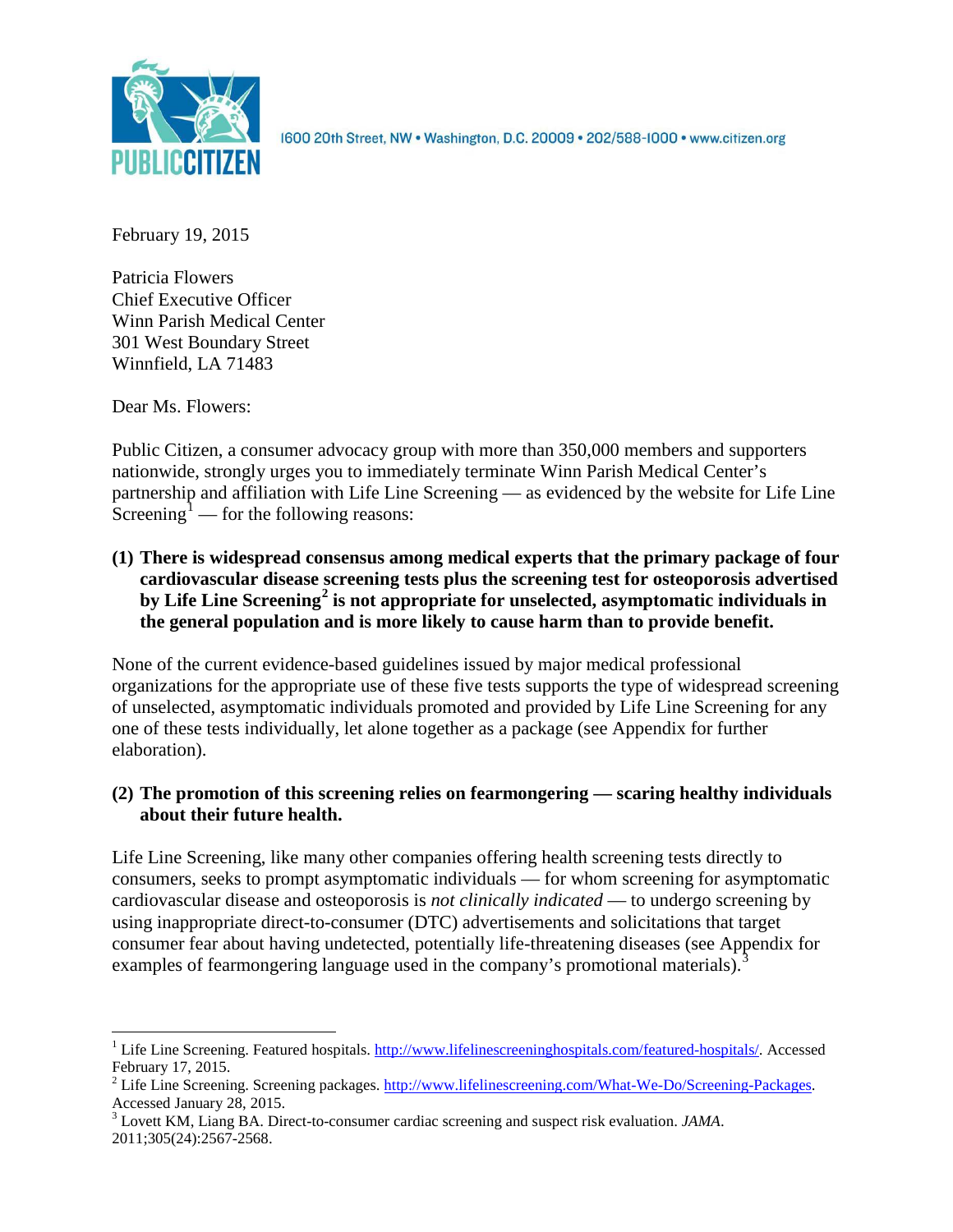# **(3) For many people, false-positive test results from this screening can lead to unfounded anxiety and additional unnecessary, risky, and costly diagnostic procedures and treatment interventions.**[4](#page-1-0),[5](#page-1-1)

Because this screening is performed broadly on *unselected, predominantly asymptomatic populations* (i.e., those not at significant risk), many people will have false**-**positive test results. False-positive results can cause unfounded anxiety and lead to additional diagnostic procedures and treatments, exposing screened individuals to additional risk of physical harm without providing offsetting benefits.

In addition to physical and psychological harms, false-positive results from medically inappropriate screening tests also cause financial harms to the people screened and to others. Unnecessary costs are borne *directly* by the screened patients/consumers for the initial screening and for some of the unnecessary follow-up testing and treatment interventions. Additionally, *indirect* cost to the broader insured population results from insurance companies passing on the costs of superfluous follow-up testing and treatment via increased premiums.

# **(4) Screening unselected, asymptomatic people will lead to** *overdiagnosis***, which occurs when individuals are diagnosed with conditions that will never cause symptoms or death.**

Some individuals undergoing inappropriate screening will have certain true-positive abnormal results, leading to the diagnosis of conditions that will never cause symptoms or death, a problem known as overdiagnosis.<sup>[6](#page-1-2)</sup> As with false-positive test results, overdiagnosis leads to unnecessary anxiety and unnecessary medical interventions. For example, imaging tests, such as the ultrasound cardiovascular disease screening tests offered by Life Line Screening, can detect abnormalities that for many people are minor and not destined to ever progress enough to cause symptoms or death; these people cannot benefit from treatment. In fact, they can only be harmed. When healthy people are systematically encouraged to get screened, overdiagnosis and the problems caused by it are made worse.<sup>[7](#page-1-3)</sup>

# **(5) The promotion and provision of this screening is** *unethical***.**

First, it is exploitative for Life Line Screening to profit from the promotion of medically nonbeneficial testing through the use of misleading advertisements and solicitations that play on people's fear. Second, this screening violates the ethical principles of beneficence (the duty to promote good and act in the best interest of the patient and the health of society) and nonmaleficence (the duty to do no harm to patients).<sup>[8](#page-1-4),[9](#page-1-5)</sup> Finally, direct-to-consumer promotional

<span id="page-1-4"></span>2012;157(10):747-748.

<span id="page-1-5"></span><span id="page-1-0"></span><sup>4</sup> Lovett KM, Liang BA. Direct-to-consumer cardiac screening and suspect risk evaluation. *JAMA*.

<span id="page-1-1"></span><sup>2011;305(24):2567-2568.</sup> <sup>5</sup> Perry S. Buyer beware on 'direct-to-consumer' health screenings. March 21, 2012. *MinnPost.*  [http://www.minnpost.com/second-opinion/2012/03/buyer-beware-direct-consumer-health-screenings.](http://www.minnpost.com/second-opinion/2012/03/buyer-beware-direct-consumer-health-screenings) Accessed January 14, 2015.

<span id="page-1-2"></span><sup>6</sup> Welch HG, Schwartz LM, Woloshin S. *Overdiagnosed: Making People Sick in the Pursuit of Health*. 1st ed. Boston, MA: Beacon Press; 2011: at *xiv*.<br><sup>7</sup> *Ibid*. Page 44.<br><sup>8</sup> Wallace EA, Schumann JH, Weinberger SE. Ethics of commercial screening tests. *Ann Intern Med*.

<span id="page-1-3"></span>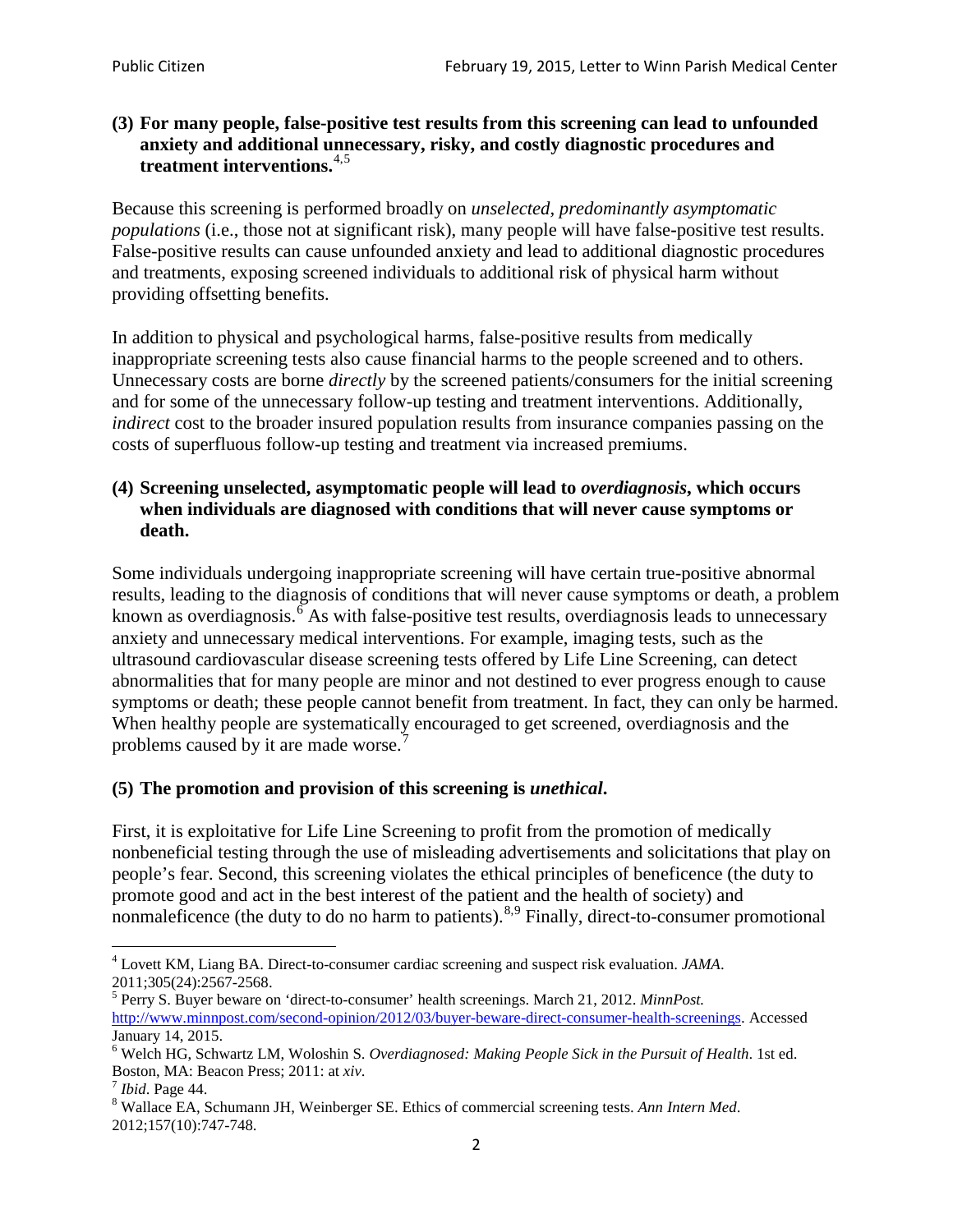materials for screening tests that fail to disclose published guidelines on recommended indications for these tests, as well as the risks of harm, violate the ethical principle of respect for persons and patient autonomy (the duty to protect and foster a patient's free, uncoerced choices). $\frac{10,11}{10,11}$  $\frac{10,11}{10,11}$  $\frac{10,11}{10,11}$  $\frac{10,11}{10,11}$ 

For these reasons, your institution's partnership with Life Line Screening does a great disservice to the community that you serve and adversely impacts public health more broadly. It is therefore imperative that your institution sever its relationship with Life Line Screening and refrain from endorsing the company's heavily promoted, nonselective, community**-**wide cardiovascular disease and osteoporosis screening programs.

Of note, many institutions like yours responded positively to similar requests from Public Citizen. In particular, on June 19, 2014, we wrote letters to 20 hospitals and medical institutions that had partnered with HealthFair, another company that inappropriately promotes similar direct-to-consumer cardiovascular disease screening tests, urging them to immediately sever their relationship with the company. [12](#page-2-2) Fifteen of the 20 institutions have informed either us or representatives of the news media that they have terminated or will be terminating their relationships with HealthFair. Public Citizen applauded these actions.

On August 11, 2014, the *Journal of the American Medical Association* published a Viewpoint article critical of hospital relationships with DTC disease screening companies.<sup>13</sup> The article co-authored by Erik Wallace, M.D., Associate Dean for the Colorado Springs Branch of the University of Colorado School of Medicine; John Schumann, M.D., Interim President, University of Oklahoma-Tulsa; and Steven Weinberger, M.D., Executive Vice President and Chief Executive Officer of the American College of Physicians, the pre**-**eminent national organization of internists — concluded as follows:

If the primary goal of hospitals and DTC screening companies is to improve the health of the populations they serve, then both entities should provide clear and convincing evidence of net benefit with the tests and treatments they offer. Given the controversy over the values and ethics of DTC screening companies and the services they offer, hospitals should clearly and publicly explain their relationships with DTC screening companies, given the lack of evidence to support mass vascular screenings. Hospitals also should justify such relationships transparently or, as Public Citizen suggests, sever such relationships.

Finally, we would also like to call to your attention the fact that on January 22, 2015, Public Citizen requested that the Federal Trade Commission investigate the advertising and promotional

<sup>&</sup>lt;sup>9</sup> Snyder L, American College of Physicians Ethics, Professionalism, and Human Rights Committee. American College of Physicians ethics manual. Sixth edition. Ann Intern Med. 2012;156(1):73-104.

<span id="page-2-0"></span><sup>&</sup>lt;sup>10</sup> Wallace EA, Schumann JH, Weinberger SE. Ethics of commercial screening tests. *Ann Intern Med*. 2012;157(10):747-748.

<span id="page-2-1"></span> $11$  Snyder L, American College of Physicians Ethics, Professionalism, and Human Rights Committee. American College of Physicians ethics manual: Sixth edition. *Ann Intern Med*. 2012;156(1):73-104.<br><sup>12</sup> Public Citizen. Letters to twenty hospitals and medical institutions asking them to end their partnerships with

<span id="page-2-2"></span>HealthFair. [http://www.citizen.org/hrg2206.](http://www.citizen.org/hrg2206) Accessed October 2, 2014.

<span id="page-2-3"></span><sup>13</sup> Wallace EA, Schumann JH, Weinberger SE. Hospital relationships with direct-to-consumer screening companies. *JAMA*. 2014;312(9):891-892. Published online August 11, 2014. doi:10.1001/jama.2014.9500.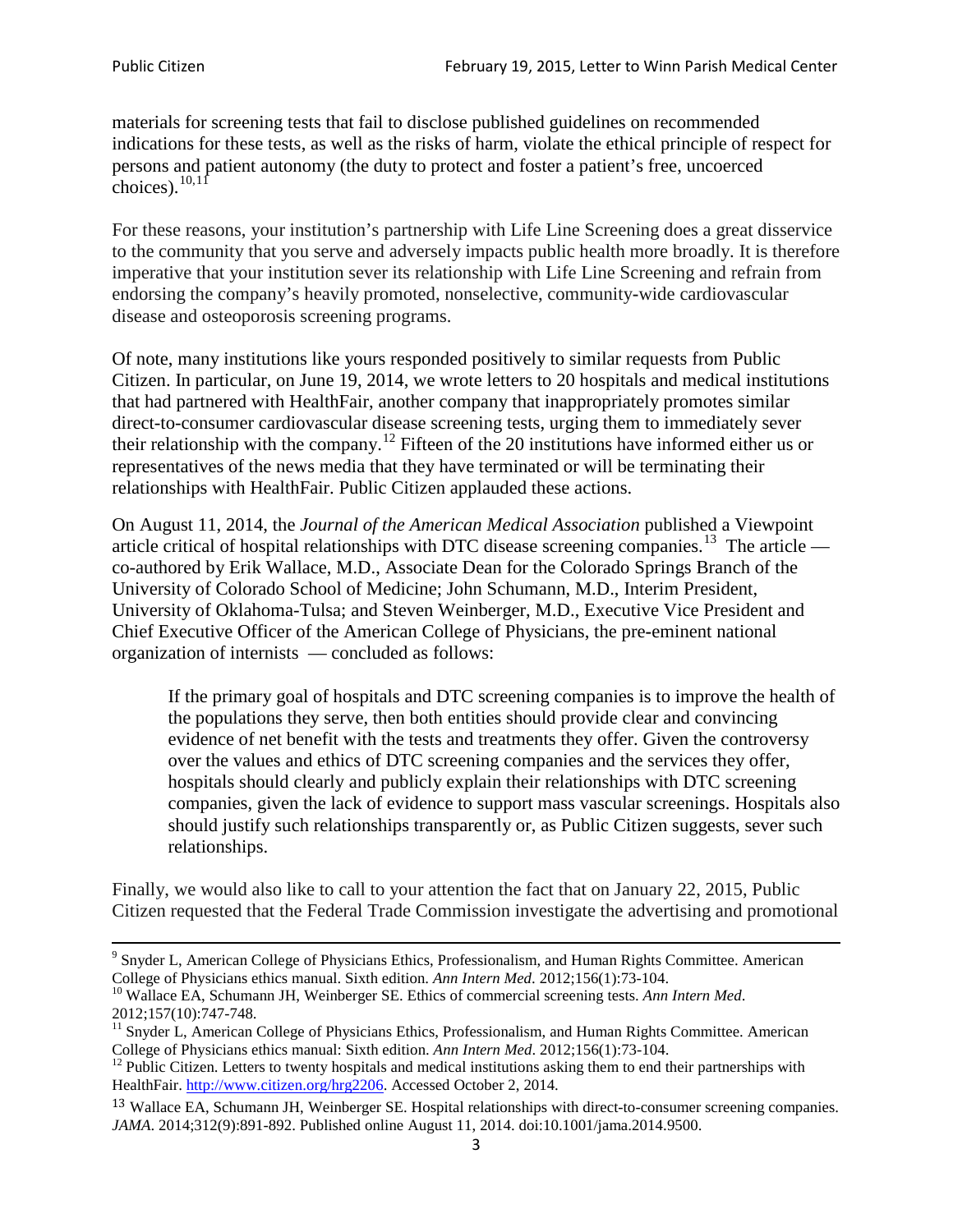activities of Life Line Screening. There is evidence that the company's advertising and promotional materials contain numerous statements that may be deceptive within the meaning of the Federal Trade Commission Act. These materials make unsubstantiated medical-benefit efficacy claims about Life Line Screening's primary cardiovascular disease and osteoporosis screening package, and they omit information material to consumers regarding the risks of adverse health-related outcomes and financial harms that may result from the screening.

Thank you for your prompt attention to this important patient safety and public health issue. Please contact us when you end your relationship with Life Line Screening.

Sincerely,

Vikram Krishnasamy, M.D., M.P.H. Researcher Public Citizen's Health Research Group

Michael Carome, M.D. **Director** Public Citizen's Health Research Group

Sidney M. Wolfe, M.D. Founder and Senior Adviser Public Citizen's Health Research Group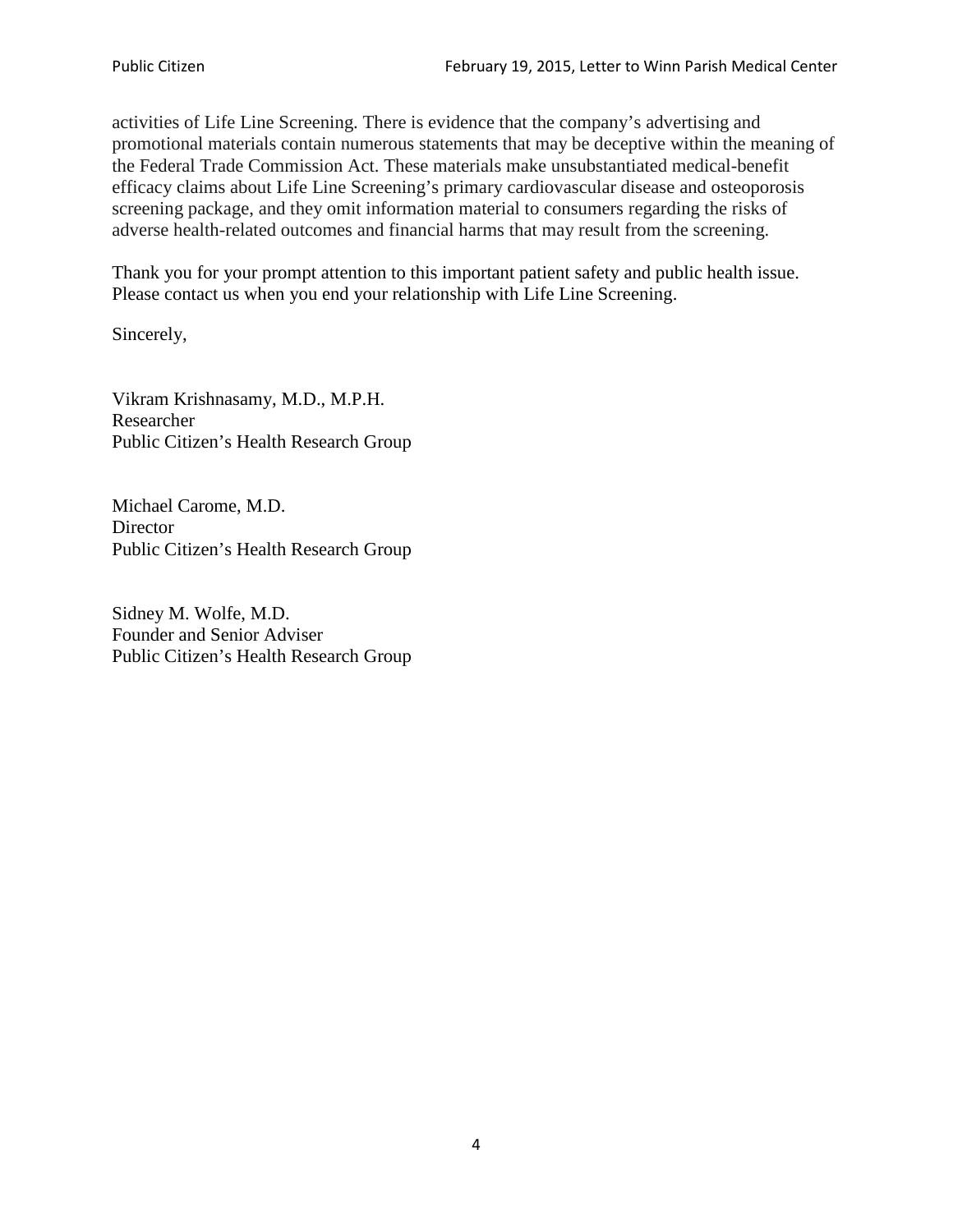# **Appendix**

# **Assessment of Cardiovascular Disease and Osteoporosis Screening Tests Offered by Life Line Screening**

Life Line Screening heavily promotes directly to consumers a package of four cardiovascular disease screening tests plus an osteoporosis risk assessment test.<sup>[14](#page-4-0),[15](#page-4-1)</sup> The four cardiovascular disease screening tests in the package are an electrocardiogram to screen for atrial fibrillation, a carotid artery ultrasound, an abdominal aortic aneurysm ultrasound, and a peripheral arterial disease test. The osteoporosis risk assessment test is an ultrasound of the heel bone to measure bone mass density.

Promotional materials describing these screening tests on the Life Line Screening website and in direct-to-consumer print solicitations mailed directly to people's homes misleadingly note the following:

Since our inception in 1993, we have screened nearly eight million people, and currently screen nearly one million people each year at over 16,000 screening events nationwide. Through this experience, we often identify serious health issues and **have helped save thousands of lives**. [16](#page-4-2) [Emphasis added]

"These screenings have **proven to be safe and accurate** in detecting your risks of stroke and vascular disease – so you and your doctor can do something about it before it's too late."<sup>[17](#page-4-3)</sup> [Emphasis added]

The Life Line Screening promotional materials recommend that adults over age 50 undergo these five screening tests annually:<sup>[18](#page-4-4),[19,](#page-4-5)[20,](#page-4-6)[21](#page-4-7),[22](#page-4-8)</sup>

Q. Who needs to be screened?

A. The answer is anyone over 50 who wants to be proactive about his or her health. …

<span id="page-4-0"></span><sup>&</sup>lt;sup>14</sup> Life Line Screening. Screening packages. [http://www.lifelinescreening.com/What-We-Do/Screening-Packages.](http://www.lifelinescreening.com/What-We-Do/Screening-Packages) AccessedJanuary 9, 2015.

<span id="page-4-1"></span><sup>&</sup>lt;sup>15</sup> Undated letter from Kevin DeWeese, Director of Clinical Operations, Life Line Screening, to a consumer.

Received November 2014.<br><sup>16</sup> Life Line Screening. Who we are. http://www.lifelinescreening.com/Who-We-Are. Accessed January 9, 2015.

<span id="page-4-3"></span><span id="page-4-2"></span><sup>&</sup>lt;sup>17</sup> Undated letter from Kevin DeWeese, Director of Clinical Operations, Life Line Screening, to a consumer. Received November 2014.

<span id="page-4-4"></span><sup>&</sup>lt;sup>18</sup> Life Line Screening. Atrial fibrillation screening. [http://www.lifelinescreening.com/What-We-Do/What-We-](http://www.lifelinescreening.com/What-We-Do/What-We-Screen-For/Atrial-Fibrillation)[Screen-For/Atrial-Fibrillation.](http://www.lifelinescreening.com/What-We-Do/What-We-Screen-For/Atrial-Fibrillation) Accessed January 9, 2015.

<span id="page-4-5"></span><sup>&</sup>lt;sup>19</sup> Life Line Screening. Carotid artery disease screening. [http://www.lifelinescreening.com/What-We-Do/What-We-](http://www.lifelinescreening.com/What-We-Do/What-We-Screen-For/Carotid-Artery-Disease)

<span id="page-4-6"></span>[Screen-For/Carotid-Artery-Disease.](http://www.lifelinescreening.com/What-We-Do/What-We-Screen-For/Carotid-Artery-Disease) Accessed January 9, 2015.<br><sup>20</sup> Life Line Screening. Abdominal aortic aneurysm screening.. http://www.lifelinescreening.com/What-We-<br>Do/What-We-Screen-For/Abdominal-Aortic-Aneurysms. Acces

<span id="page-4-7"></span> $\frac{1}{21}$  Life Line Screening. Peripheral arterial disease screening. [http://www.lifelinescreening.com/What-We-Do/What-](http://www.lifelinescreening.com/What-We-Do/What-We-Screen-For/Peripheral-Arterial-Disease)

<span id="page-4-8"></span>[We-Screen-For/Peripheral-Arterial-Disease.](http://www.lifelinescreening.com/What-We-Do/What-We-Screen-For/Peripheral-Arterial-Disease) Accessed January 9, 2015.<br><sup>22</sup> Life Line Screening. Osteoporosis screening/bone density test. [http://www.lifelinescreening.com/What-We-](http://www.lifelinescreening.com/What-We-Do/What-We-Screen-For/Osteoporosis)[Do/What-We-Screen-For/Osteoporosis.](http://www.lifelinescreening.com/What-We-Do/What-We-Screen-For/Osteoporosis) Accessed January 9, 2015.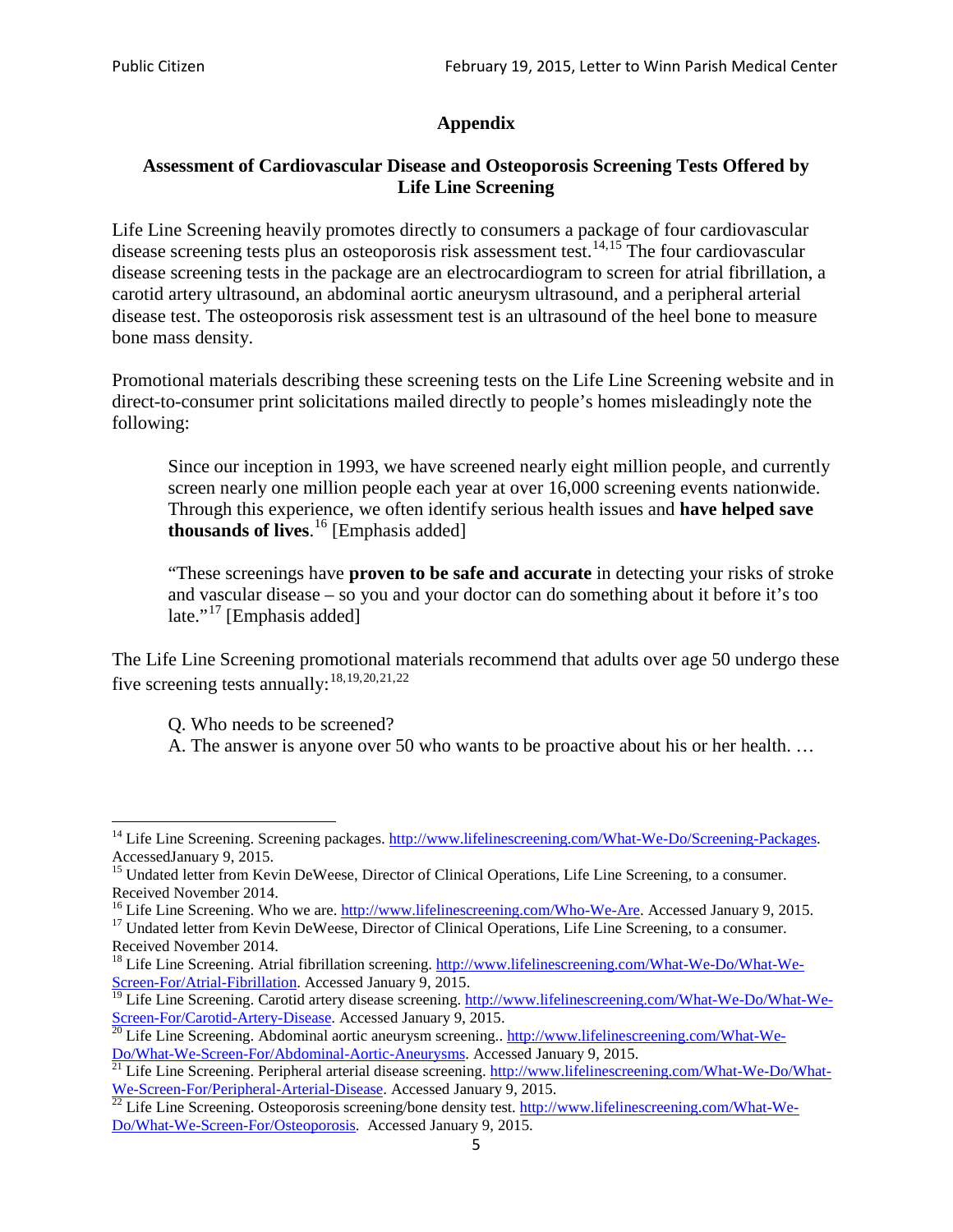However if you have a family history of stroke or heart disease, or if you have high risk factors such as being overweight, high cholesterol, smoking, or lack exercise you may wish to be screened, even if you are in your  $40^\circ$ s.<sup>[23](#page-5-0)</sup>

Life Line Screening's primary package is offered at a price of \$149, purportedly providing consumers a "savings of \$181."[24](#page-5-1)

Life Line Screening seeks to prompt asymptomatic individuals for whom screening for asymptomatic cardiovascular disease and osteoporosis is *not clinically indicated* to undergo screening by using inappropriate direct-to-consumer advertisements and solicitations that target consumer fear about having undetected, potentially life-threatening diseases.<sup>[25](#page-5-2)</sup> Examples of such statements found on Life Line Screening's website and print solicitation materials include the following:

- Website: "The absence of risk factors does **not** guarantee that a person will not die from a heart attack. In fact, 1 in 3 people who develop a myocardial infarction (MI) will not have any of the conventional risk factors, which include smoking, unhealthy diet, obesity, physical inactivity, high blood pressure, diabetes and raised lipids."[26](#page-5-3) [Emphasis in original]
- Website: "Similarly, **80% – 85% of strokes occur without warning in asymptomatic patients**, so they can only be significantly reduced by finding and treating the disease before it happens."<sup>[27](#page-5-4)</sup> [Emphasis added]
- Website: "Abdominal aortic aneurysms pose a threat because **they are usually silent until a medical emergency occurs**."[28](#page-5-5) [Emphasis added]
- Website: "**Aneurysms are a health risk because they can burst or rupture. A ruptured aneurysm can cause severe internal bleeding, which can lead to shock or even death.**"<sup>[29](#page-5-6)</sup> [Emphasis in original]
- Website: "Your carotid arteries are the two large blood vessels in your neck that supply blood to your brain. When these arteries become clogged with cholesterol, they become

<span id="page-5-0"></span><sup>&</sup>lt;sup>23</sup> Life Line Screening. Questions  $\&$  answers about Life Line Screening. Enclosure to undated letter from Kevin DeWeese, Director of Clinical Operations, Life Line Screening, to a consumer. Received November 2014.

<span id="page-5-1"></span><sup>&</sup>lt;sup>24</sup> Undated letter from Kevin DeWeese, Director of Clinical Operations, Life Line Screening, to a consumer. Received November 2014.

<span id="page-5-2"></span><sup>25</sup> Lovett KM, Liang BA. Direct-to-consumer cardiac screening and suspect risk evaluation. *JAMA*.  $2011;305(24):2567-2568$ .<br><sup>26</sup> Life Line Screening. The benefits of ultrasound screening in key cardiovascular disease areas.

<span id="page-5-3"></span>[http://www.lifelinescreeningresearch.com/the-benefits-of-ultrasound-screening/.](http://www.lifelinescreeningresearch.com/the-benefits-of-ultrasound-screening/) Accessed January 9, 2015.<br><sup>28</sup> Life Line Screening. Abdominal aortic aneurysm screening. http://www.lifelinescreening.com/What-We-<sup>28</sup>

<span id="page-5-5"></span><span id="page-5-4"></span>[Do/What-We-Screen-For/Abdominal-Aortic-Aneurysms.](http://www.lifelinescreening.com/What-We-Do/What-We-Screen-For/Abdominal-Aortic-Aneurysms) Accessed January 9, 2015. <sup>29</sup> Life Line Screening. Abdominal aortic aneurysm (AAA).

<span id="page-5-6"></span>[http://www.lifelinescreening.com/~/media/Files/US/pdfs/FactSheetAAAupdated.ashx.](http://www.lifelinescreening.com/~/media/Files/US/pdfs/FactSheetAAAupdated.ashx) Accessed January 9, 2015.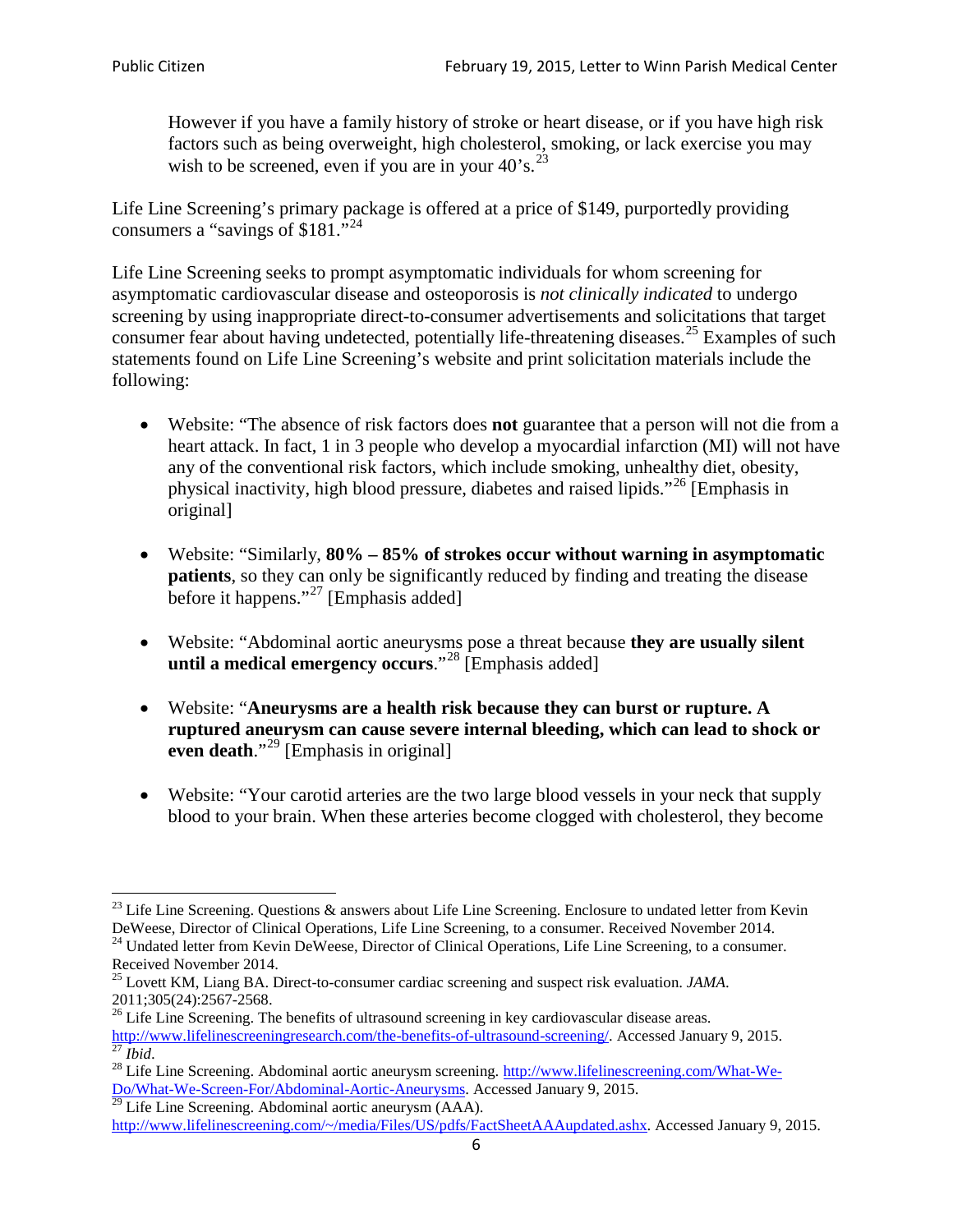**dangerously narrow**. **If a blood clot occurs in the carotid arteries, then blood cannot reach your brain and a stroke can result**. "<sup>[30](#page-6-0)</sup> [Emphasis added]

- Website: "A ruptured aortic aneurysm can cause massive internal bleeding and requires prompt emergency treatment to prevent death. **It is estimated that 80% of people with a ruptured aneurysm will die, and that many of these will die before being able to reach a hospital.**"<sup>[31](#page-6-1)</sup> [Emphasis added]
- Website: "As we age, bones begin to break down faster than new bone can be formed. Osteoporosis removes minerals from bones until they become so weak and brittle that they fracture very easily. Actions such as bending to pick up a newspaper, lifting a vacuum, or even coughing can cause a fracture. **Some fractures, such as hip fractures, may require hospitalization or major surgery, and may result in disability or even**  death."<sup>[32](#page-6-2)</sup> [Emphasis added]
- Direct-to-consumer letter: "These screenings have proven to be safe and accurate in detecting **your risks of stroke and vascular disease** – so you and your doctor **can do something about it before it's too late**."<sup>[33](#page-6-3)</sup> [Emphasis added]
- Direct-to-consumer letter: "The lifetime risk of stroke for middle-aged men and women is 1 in 5 for women and 1 in 6 for men, and **it takes a terrible toll on families**."[34](#page-6-4) [Emphasis added]
- Direct-to-consumer letter: "Life Line Screening has conducted nearly 8 million screenings, and customers sometimes tell us they feel the **screenings saved their lives**."[35](#page-6-5) [Emphasis added]
- Direct-to-consumer letter:  $36$  "What's inside your arteries?" [Emphasis in original]

As discussed below, a review of current evidence-based guidelines and relevant scientific literature fails to provide support for use of these five tests — individually or together as a package — for widespread screening of asymptomatic individuals in the general adult population over age 50 on a one-time basis, let alone annually. For many individuals, the risks of harm outweigh the benefits of the testing. Moreover, since the tests are not clinically indicated for most people being screened, and since many people will undergo additional unnecessary testing, these screenings are resulting in financial harm to many individuals.

<span id="page-6-0"></span><sup>&</sup>lt;sup>30</sup> Life Line Screening. Carotid artery disease screening. [http://www.lifelinescreening.com/What-We-Do/What-We-](http://www.lifelinescreening.com/What-We-Do/What-We-Screen-For/Carotid-Artery-Disease)[Screen-For/Carotid-Artery-Disease.](http://www.lifelinescreening.com/What-We-Do/What-We-Screen-For/Carotid-Artery-Disease) Accessed January 9, 2015.<br><sup>31</sup> *Ibid.* 32 Life Line Screening. Osteoporosis screening/bone density test. [http://www.lifelinescreening.com/What-We-](http://www.lifelinescreening.com/What-We-Do/What-We-Screen-For/Osteoporosis)

<span id="page-6-2"></span><span id="page-6-1"></span>[Do/What-We-Screen-For/Osteoporosis.](http://www.lifelinescreening.com/What-We-Do/What-We-Screen-For/Osteoporosis) Accessed January 9, 2015. <sup>33</sup> Undated letter from Kevin DeWeese, Director of Clinical Operations, Life Line Screening, to a consumer.

<span id="page-6-3"></span>Received November 2014.<br><sup>34</sup> Ibid.

<span id="page-6-4"></span>

<span id="page-6-5"></span><sup>34</sup> *Ibid*. 35 *Ibid*. 36 *Ibid*.

<span id="page-6-6"></span>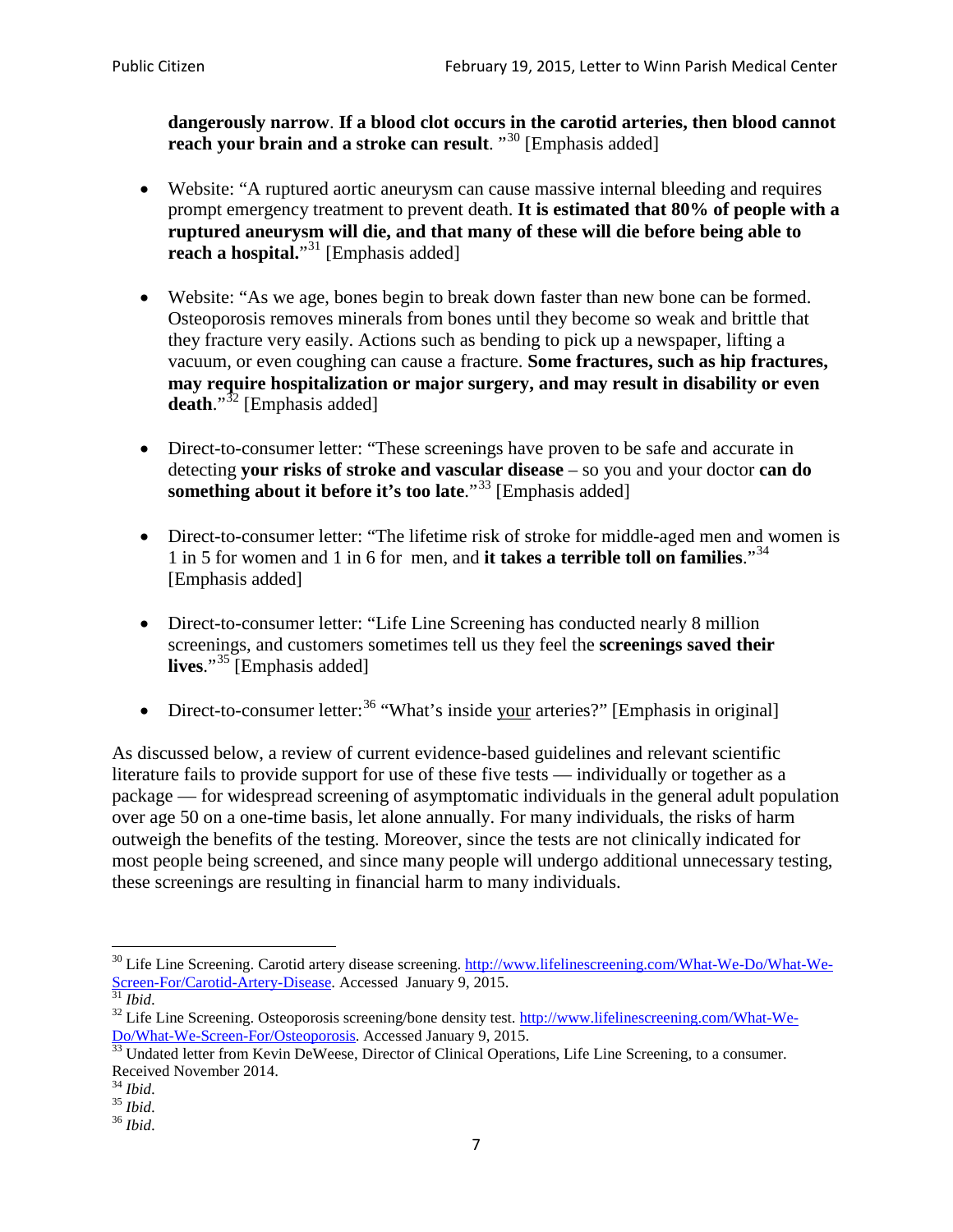Although the following screening tests sound appealing, each one either: (a) clinically benefits only appropriately selected high-risk groups of patients (rather than *all* adults over age 50); or (b) has not been scientifically proven to provide any clinically meaningful benefit to anyone. Widespread and indiscriminate use of these tests is likely to be harmful to large numbers of individuals in the general, asymptomatic population by yielding a significant number of falsepositive test results, leading to subsequent unnecessary diagnostic procedures and treatments, associated adverse effects of those procedures and treatments, and unwarranted anxiety in tested individuals. In addition, some individuals undergoing inappropriate screening will have truepositive abnormal results, but the abnormalities found will never cause symptoms or death, leading to overdiagnosis.

# **A. Atrial fibrillation screening with electrocardiogram (ECG):**

The Life Line Screening online promotional materials state:<sup>[37](#page-7-0)</sup>

Atrial Fibrillation is the most common type of heart arrhythmia (abnormal heartbeat). It occurs when the heart's upper chambers (the atria) beat irregularly or quiver. Without an effective heartbeat blood isn't pumped completely out of the atria, causing blood to pool and possibly clot. A clot can travel to other parts of the body, including the brain, where it may result in stroke.

Screening for Atrial Fibrillation

• A non-invasive procedure used to detect irregular heartbeat (a major risk factor for stroke), an Atrial Fibrillation screening is performed by attaching [ECG] electrodes above your wrists and ankles.

Who should have an atrial fibrillation screening?

• Anyone with risk factors for stroke, atrial fibrillation or carotid artery disease

How often should I get an atrial fibrillation screening?

• Annually

<span id="page-7-1"></span>However, we are not aware of any major medical professional organization that endorses widespread screening of asymptomatic patients younger than age 65 for atrial fibrillation. In addition, atrial fibrillation can be detected in most patients who have the condition simply by checking for an irregularly irregular pulse during a physical exam.

In 2011, the American Heart Association (AHA) and the American Stroke Association (ASA) jointly issued updated evidence-based guidelines for the primary prevention of stroke.<sup>[38](#page-7-1)</sup> The

<span id="page-7-0"></span><sup>&</sup>lt;sup>37</sup> Life Line Screening. Atrial fibrillation screening. [http://www.lifelinescreening.com/What-We-Do/What-We-](http://www.lifelinescreening.com/What-We-Do/What-We-Screen-For/Atrial-Fibrillation)[Screen-For/Atrial-Fibrillation.](http://www.lifelinescreening.com/What-We-Do/What-We-Screen-For/Atrial-Fibrillation) Accessed January 9, 2015.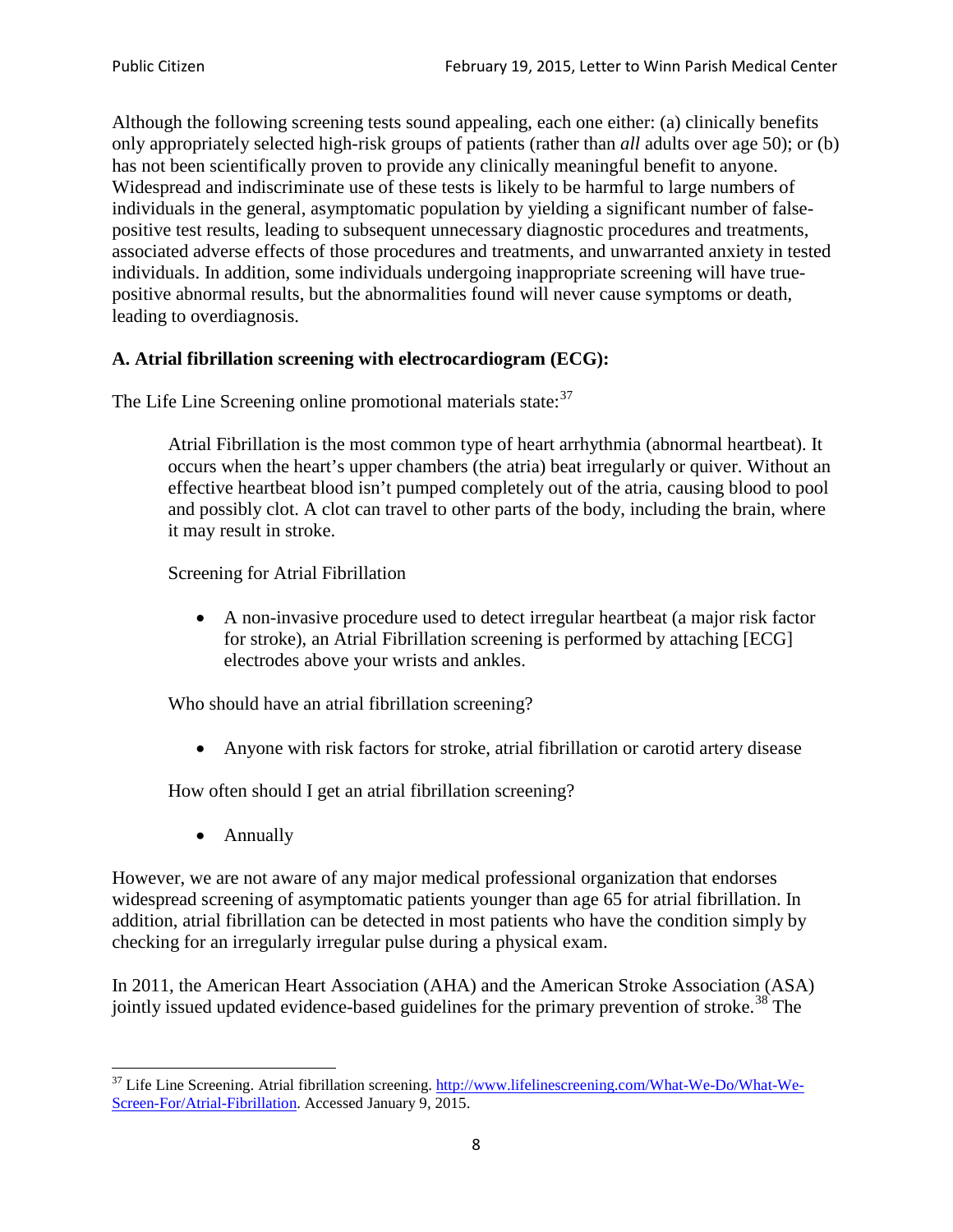American Academy of Neurology (AAN) affirmed the value of these guidelines. The 2011 AHA/ASA guidelines provided the following recommendation regarding screening for atrial fibrillation:

Active screening for atrial fibrillation in patients >65 years of age in primary care settings using pulse taking followed by an ECG as indicated can be useful.

In 2014, the AHA and the ASA issued updated evidence-based guidelines for the primary prevention of stroke.<sup>[39](#page-8-0)</sup> The AAN again affirmed the value of the updated guidelines, and the American Association of Neurological Surgeons, the Congress of Neurological Surgeons and the Preventive Cardiovascular Nurses Association endorsed them. The update provided the following recommendation regarding screening for atrial fibrillation:

Active screening for AF in the primary care setting in patients >65 years of age by pulse assessment followed by ECG as indicated can be useful.

In 2010 and 2012, the European Society of Cardiology issued evidence-based guidelines that similarly recommended that patients ages 65 and older be screened for atrial fibrillation by their primary health care providers by checking the pulse, followed by an ECG in case of irregularity. $40,41$  $40,41$ 

# **B. Stroke/Carotid Artery Ultrasound:**

The Life Line Screening online promotional materials state:<sup>[42](#page-8-3)</sup>

Your carotid arteries are the two large blood vessels in your neck that supply blood to your brain. When these arteries become clogged with cholesterol, they become dangerously narrow. If a blood clot occurs in the carotid arteries, then blood cannot reach your brain and a stroke can result. …

<sup>&</sup>lt;sup>38</sup> Goldstein LB, Bushnell CD, Adams RJ, et al. Guidelines for the primary prevention of stroke: A guideline for healthcare professionals from the American Heart Association/American Stroke Association. *Stroke*.

<sup>2011;42(2):517-584.</sup> [see page 1 for title, authors, ANA affirmation; see page 21 for recommendation]

<span id="page-8-0"></span> $\frac{2011,42(2)(317,601)}{39}$  Meschia JF, Bushnell C, Goden-Albala B, et al. Guidelines for the primary prevention of stroke: A statement for healthcare professionals from the American Heart Association/American Stroke Association. *Stroke*.

<sup>2014;45(12):3754-3832.</sup> [see page 1 for title, authors, ANA affirmation and other endorsements; see page 24 for recommendation]

<span id="page-8-1"></span><sup>40</sup> Camm AJ, Kirchhof P, Lip GYH, et al. Guidelines for the management of atrial fibrillation: The Task Force for the Management of Atrial Fibrillation of the European Society of Cardiology (ESC). *Eur Heart J*. 2010;31:2369- 2429. [See page 50]

<span id="page-8-2"></span><sup>41</sup> Camm AJ, Lip GYH, De Caterina R, et al. 2012 focused update of the ESC Guidelines for the management of atrial fibrillation: An update of the 2010 ESC Guidelines for the management of atrial fibrillation. *Eur Heart J*.

<span id="page-8-3"></span><sup>2012;33(21):2719-2747. [</sup>See page 2723]<br><sup>42</sup> Life Line Screening. Carotid artery disease screening. [http://www.lifelinescreening.com/What-We-Do/What-We-](http://www.lifelinescreening.com/What-We-Do/What-We-Screen-For/Carotid-Artery-Disease)[Screen-For/Carotid-Artery-Disease.](http://www.lifelinescreening.com/What-We-Do/What-We-Screen-For/Carotid-Artery-Disease) Accessed January 9, 2015.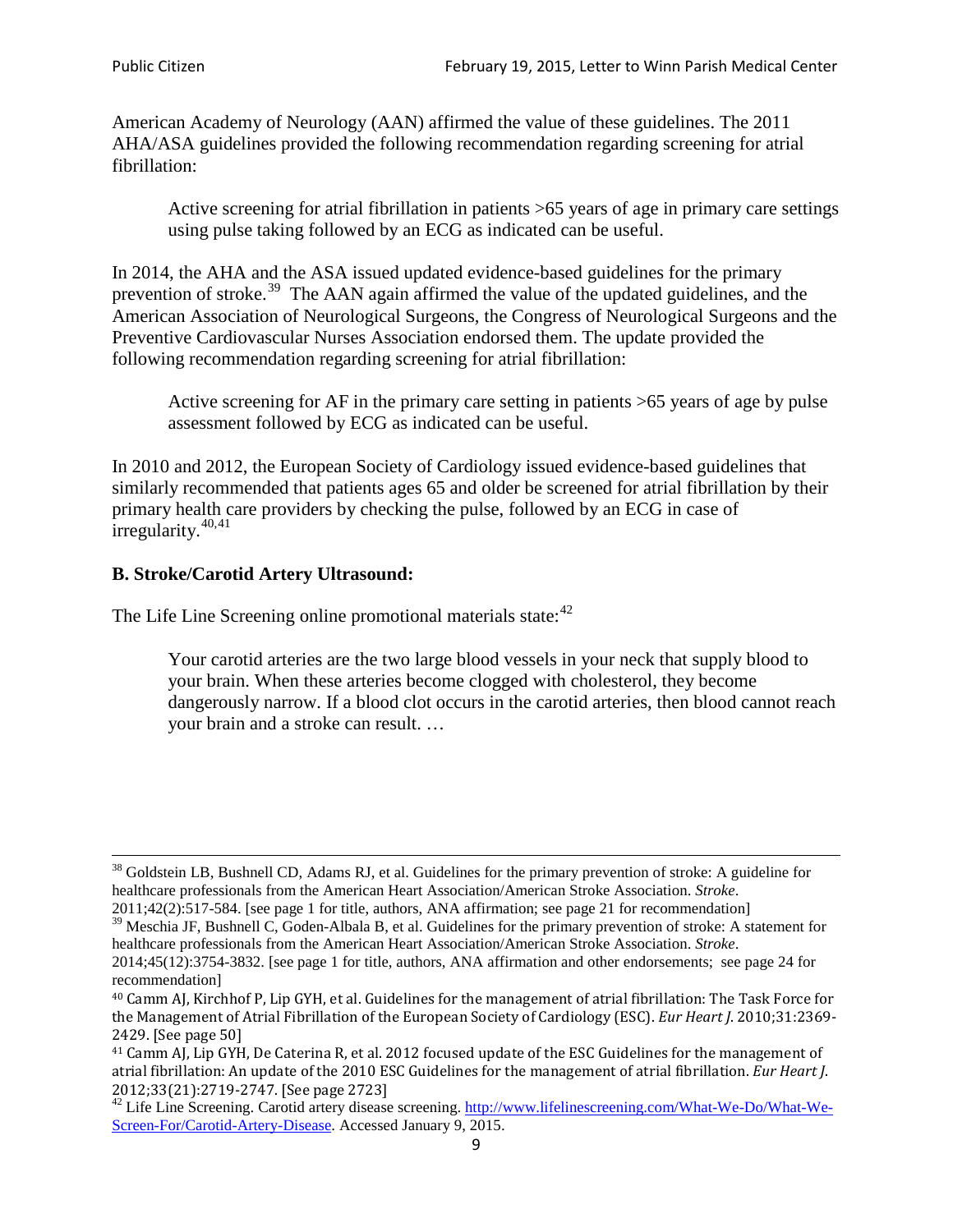Carotid Artery Disease (Plaque) Screening

• Simple, painless and non-invasive, this screening uses cutting-edge Doppler color flow ultrasound technology to create images of the carotid arteries while also measuring blood flow through them.

Who should have a carotid artery screening?

- Anyone over age 50
- Anyone over age 40 with risk factors

How often should I get a carotid artery screening?

• Annually

However, several major medical professional organizations affirmatively recommend *against* indiscriminate screening with carotid artery ultrasounds in low-risk, asymptomatic individuals, and we are not aware of any major medical professional organization that endorses such screening.

Good evidence indicates that although stroke is a leading cause of death and disability in the United States, a relatively small proportion of all disabling, unheralded strokes are due to carotid artery disease. Studies also suggest that only about 1 percent of the general population older than 65 has severe carotid artery stenosis (60 to 90 percent narrowing).<sup>[43](#page-9-0)</sup> Carotid artery stenosis is more prevalent in older adults, smokers, those with hypertension and those with heart disease; unfortunately, research has not found any single risk factor or clinically useful risk stratification tool that can reliably and accurately distinguish people who have clinically important carotid artery stenosis from those who do not.<sup>[44](#page-9-1)</sup>

In 2006, the AHA and the ASA issued a series of evidence-based guidelines for the primary prevention of stroke.[45](#page-9-2) The value of the guidelines was affirmed by the AAN. Although the guidelines did not include a specific recommendation about screening the general population for asymptomatic carotid stenosis, they did state the following:

Although highly selected patients may benefit, screening of general populations for asymptomatic carotid stenosis is unlikely to be cost-effective. The cost-effectiveness of even a one-time screening approach would be highly dependent on the ability to identify a group of persons with a high pretest likelihood of having high-grade asymptomatic disease, the availability of a screening test with a very high sensitivity and specificity when used on a side-scale basis, and very low perioperative complication rates.

<span id="page-9-0"></span> $^{43}$  U.S. Preventive Services Task Force. Screening for carotid artery stenosis: U.S. Preventive Services Task Force recommendation statement. Ann Intern Med. 2007;147(12):854-859.

<span id="page-9-2"></span><span id="page-9-1"></span><sup>&</sup>lt;sup>44</sup> *Ibid*. <sup>45</sup> Goldstein LB, Adams R, Alberts MJ, et al. Primary prevention of ischemic stroke: A guideline from the American <sup>45</sup> Goldstein LB, Adams R, Alberts MJ, et al. Primary prevention of ischemic stroke: A guide Heart Association/American Stroke Association Stroke Council. *Stroke*. 2006;37(6):1583-633.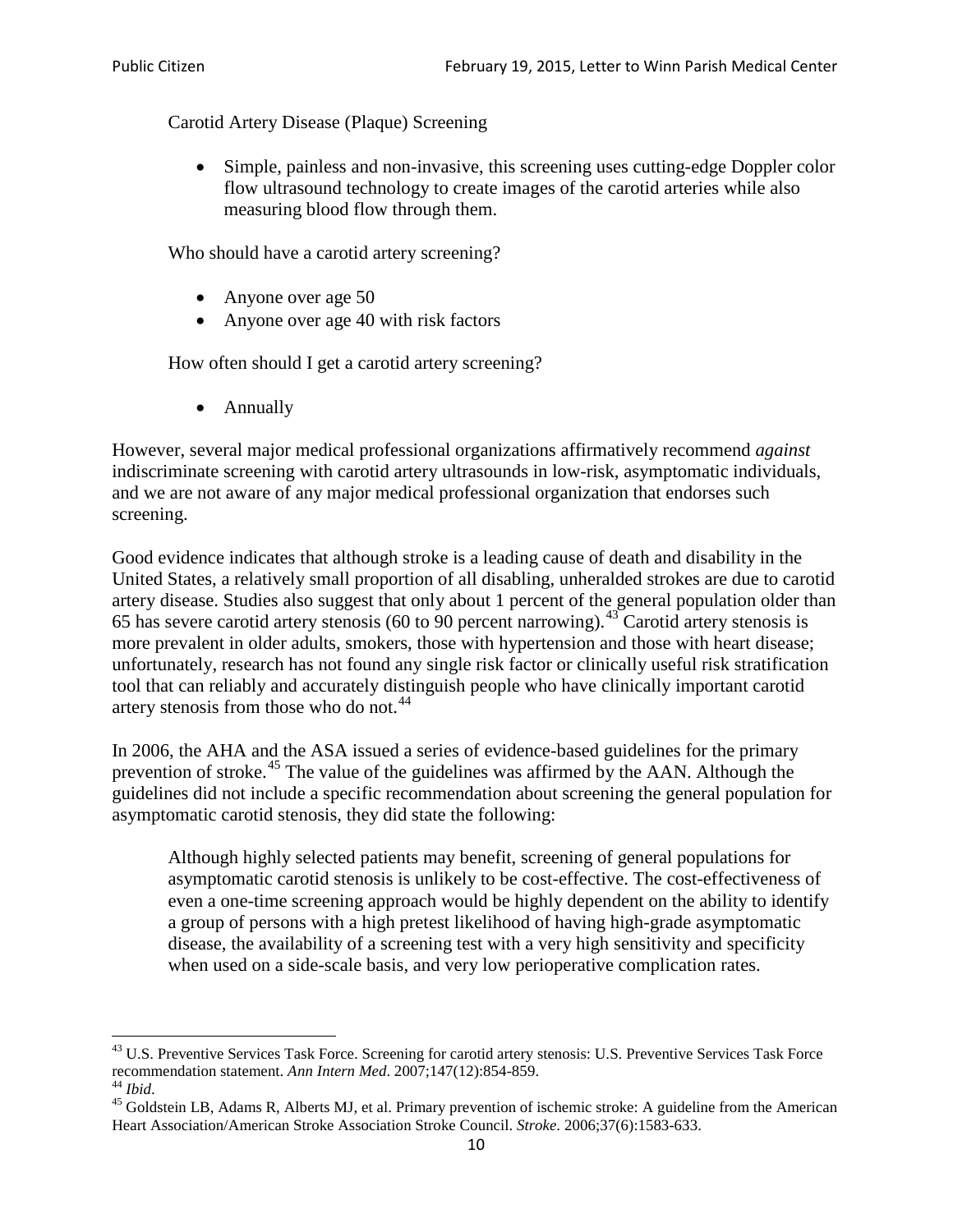These conditions for cost-effective screening are not met for carotid artery ultrasound screening of asymptomatic individuals in the general population, as discussed below.

In 2011, the AHA and the ASA issued updated guidelines for the primary prevention of stroke, the value of which was again affirmed by the  $AAN<sup>46</sup>$  $AAN<sup>46</sup>$  $AAN<sup>46</sup>$ . The updated guidelines stated the following:

Population screening for asymptomatic carotid artery stenosis is not recommended.

In 2014, the AHA and the ASA issued updated guidelines for the primary prevention of stroke.<sup>47</sup> The AAN again affirmed the value of the updated guidelines, and the American Association of Neurological Surgeons, the Congress of Neurological Surgeons, and the Preventive Cardiovascular Nurses Association endorsed them. The updated guidelines stated the following:

Screening low-risk populations for asymptomatic carotid artery stenosis is not recommended.

In 2007, the U.S. Preventive Services Task Force (USPSTF) issued an evidence-based grade D recommendation *against* screening for asymptomatic carotid artery stenosis in the general population.<sup>[48](#page-10-2)</sup> In making this a grade D recommendation, the USPSTF concluded with moderate certainty that for individuals with asymptomatic carotid artery stenosis, the benefits of screening do not outweigh the harms. It noted, in particular, the following:

#### **Importance**

Good evidence indicates that although stroke is a leading cause of death and disability in the United States, a relatively small proportion of all disabling, unheralded strokes is due to [carotid artery stenosis].

#### **Detection**

The most feasible screening test for severe [carotid artery stenosis] (for example, 60% to 99% stenosis) is duplex ultrasonography. Good evidence indicates that this test has moderate sensitivity and specificity and yields many false-positive results. A positive result on duplex ultrasonography is often confirmed by digital subtraction angiography, which is more accurate but can cause serious adverse events. Noninvasive confirmatory tests, such as magnetic resonance angiography, involve some inaccuracy. Given these facts, some people with false-positive test results may receive unnecessary invasive carotid endarterectomy surgery.

<span id="page-10-0"></span><sup>&</sup>lt;sup>46</sup> Goldstein LB, Bushnell CD, Adams RJ, et al. Guidelines for the primary prevention of stroke: A guideline for healthcare professionals from the American Heart Association/American Stroke Association. *Stroke*.<br>2011;42(2):517-584. [see page 1 for title, authors, ANA affirmation; see page 25 for recommendation]

<span id="page-10-1"></span><sup>&</sup>lt;sup>47</sup> Meschia JF, Bushnell C, Goden-Albala B, et al. Guidelines for the primary prevention of stroke: A statement for healthcare professionals from the American Heart Association/American Stroke Association. *Stroke*. 2014;45(12):3754-3832. [see page 1 for title, authors, ANA affirmation and other endorsements; see page 30 for

recommendation]

<span id="page-10-2"></span><sup>&</sup>lt;sup>48</sup> U.S. Preventive Services Task Force. Screening for carotid artery stenosis: U.S. Preventive Services Task Force recommendation statement. *Ann Intern Med*. 2007;147(12):854-9.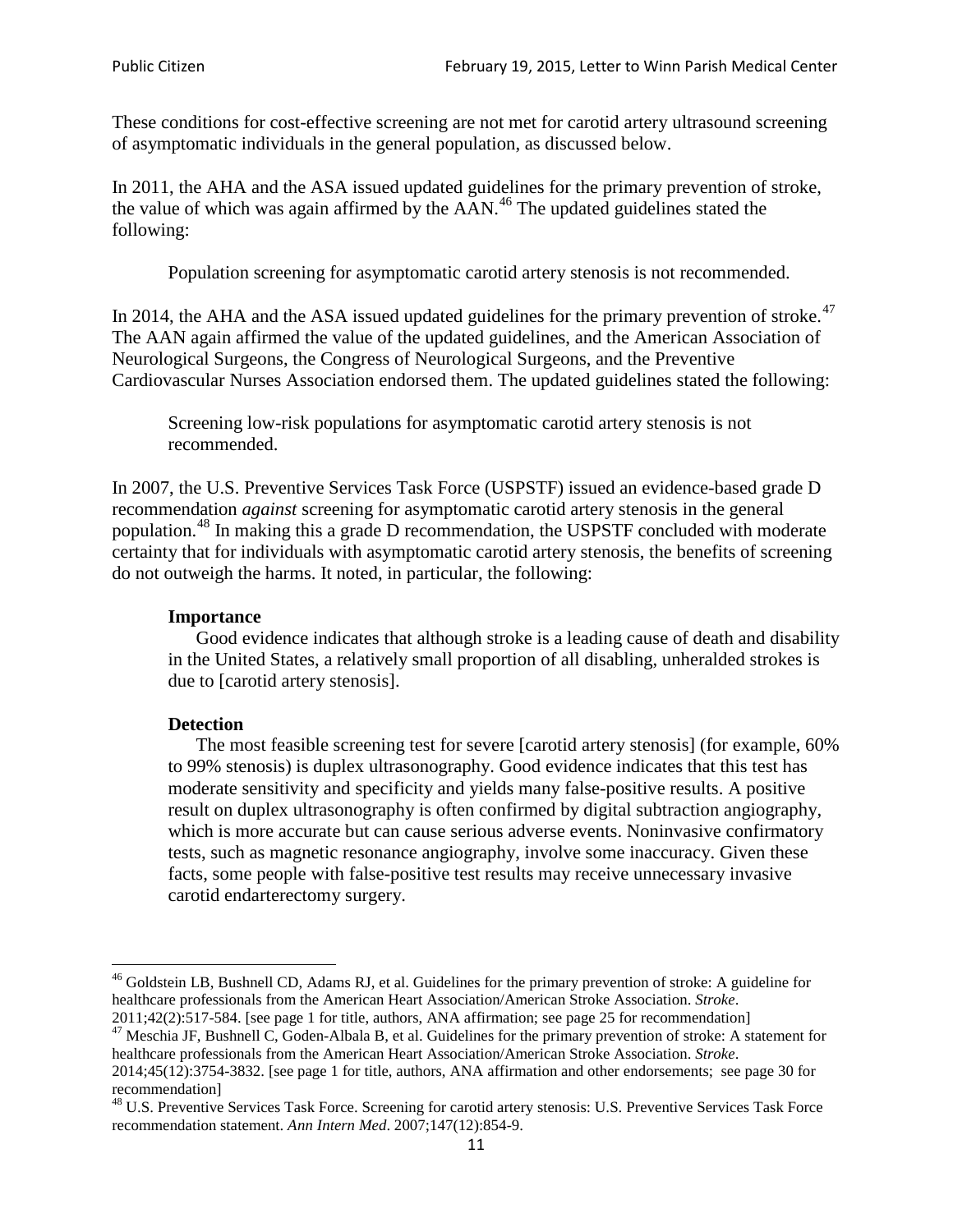### **Benefits of Detection and Early Intervention**

Good evidence indicates that in selected, high-risk trial participants with asymptomatic severe [carotid artery stenosis], carotid endarterectomy by selected surgeons reduces the 5-year absolute incidence of all strokes or perioperative death by approximately 5%. These benefits would be less among asymptomatic people in the general population. For the general primary care population, the benefits are judged to be no greater than small.

### **Harms of Detection and Early Intervention**

Good evidence indicates that both the testing strategy and the treatment with carotid endarterectomy can cause harms. A testing strategy that includes angiography will itself cause some strokes. A testing strategy that does not include angiography will cause some strokes by leading to carotid endarterectomy in people who do not have severe [carotid artery stenosis]. In excellent centers, carotid endarterectomy is associated with a 30-day stroke or mortality rate of about 3%; some areas have higher rates. These harms are judged to be no less than small.

In July 2014, the USPSTF issued an updated recommendation against screening for asymptomatic carotid artery stenosis in the general population.<sup>[49](#page-11-0)</sup> In reaffirming its prior recommendation, the USPSTF concluded with moderate certainty that the harms of screening for asymptomatic carotid artery stenosis outweigh the benefits. The USPSTF presented the following updated rationale: $50$ 

#### **Importance**

Stroke is a leading cause of death and disability in the United States. Although asymptomatic carotid artery stenosis is a risk factor for stroke, it causes a relatively small proportion of strokes.

#### **Detection**

The most feasible screening test for carotid artery stenosis (defined as 60% to 99% stenosis) is ultrasonography. Although adequate evidence indicates that this test has high sensitivity and specificity, in practice, ultrasonography yields many false-positive results in the general population, which has a low prevalence of carotid artery stenosis (approximately 0.5% to 1%). There are no externally validated, reliable tools that can determine who is at increased risk for carotid artery stenosis or for stroke when carotid artery stenosis is present. Adequate evidence indicates that the accuracy of screening by auscultation of the neck is poor.

### **Benefits of Detection and Early Intervention**

There is no direct evidence on the benefits of screening for carotid artery stenosis. Adequate evidence indicates that in selected trial participants with asymptomatic carotid artery stenosis, carotid endarterectomy (CEA) performed by selected surgeons reduces the absolute incidence of all strokes or perioperative death by approximately 3.5%

<span id="page-11-0"></span><sup>&</sup>lt;sup>49</sup> LeFevre on behalf of the U.S. Preventive Services Task Force. Screening for asymptomatic carotid artery stenosis: U.S. Preventive Services Task Force Recommendation Statement. *Ann Intern Med*. Published online July 8, 2014. doi:10.7326/M14-1333. <sup>50</sup> *Ibid*.

<span id="page-11-1"></span>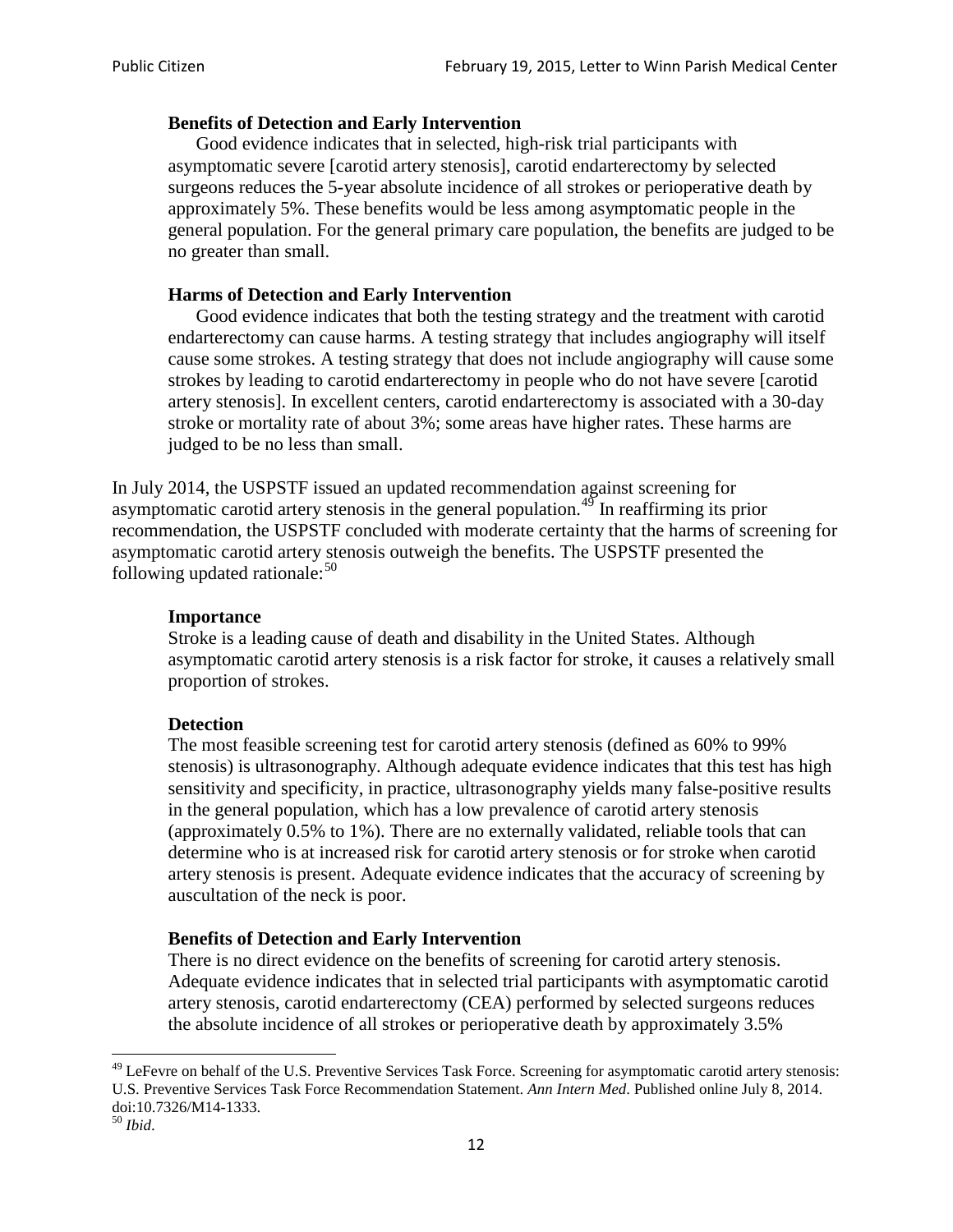compared with (outdated) medical management. However, this difference is probably smaller with current optimal medical management. The magnitude of these benefits would be smaller in asymptomatic persons in the general population. For the general primary care population, the magnitude of benefit is small to none. There is no evidence that identification of asymptomatic carotid artery stenosis leads to any benefit from adding or increasing medication doses (beyond current standard medical therapy for cardiovascular disease prevention).

### **Harms of Detection and Early Intervention**

Adequate evidence indicates that both the testing strategy for carotid artery stenosis and treatment with CEA can cause harms. Although screening with ultrasonography has few direct harms, all screening strategies, including those with or without confirmatory tests (that is, digital subtraction or magnetic resonance angiography), have imperfect sensitivity and specificity and could lead to unnecessary interventions and result in serious harms. In selected centers similar to those in the trials, CEA is associated with a 30-day stroke or mortality rate of approximately 2.4%; reported rates are as high as approximately 5% in low-volume centers and 6% in certain states. Myocardial infarctions are reported in 0.8% to 2.2% of patients after CEA. The 30-day stroke or mortality rate after carotid angioplasty and stenting (CAAS) is approximately 3.1% to 3.8%. The overall magnitude of harms of screening and subsequent treatment of asymptomatic carotid artery stenosis is small to moderate depending on patient population, surgeon, center volume, and geographic location.

In 2007, the American Society of Neuroimaging, with co-sponsorship by the Society of Vascular and Interventional Neurology, issued evidence-based recommendations on the screening of asymptomatic carotid artery disease in the general population and selected subsets of patients.<sup>[51](#page-12-0)</sup> These societies issued a grade E recommendation *against* screening for carotid artery stenosis in the general population or in a selected population based on age, gender or any other variable alone. The criteria for a grade E recommendation were that the prevalence of disease may be high or low but detection and treatment is documented to have no benefit, or prevalence of disease is low. They also issued a grade A recommendation that screening of selective subpopulations of adults age 65 or older with at least three cardiovascular risk factors (hypertension, coronary artery disease, current cigarette smoking or hyperlipidemia) needs to be considered. The criteria of a grade A recommendation were that the prevalence of disease is high and detection and treatment is of documented benefit.

In 2011, the Society for Vascular Surgery issued a position statement recommending ultrasound screening of carotid arteries only for high-risk individuals age 55 or older, taking into account cardiovascular risk factors, such as a history of hypertension, diabetes mellitus, smoking,

<span id="page-12-0"></span><sup>&</sup>lt;sup>51</sup> Qureshi AI, Alexandrov AV, Tegeler CH, et al. Guidelines for screening of extracranial carotid artery disease: a statement for healthcare professionals from the multidisciplinary practice guidelines committee of the American Society of Neuroimaging; cosponsored by the Society of Vascular and Interventional Neurology. *J Neuroimaging*. 2007;17(1):19-47.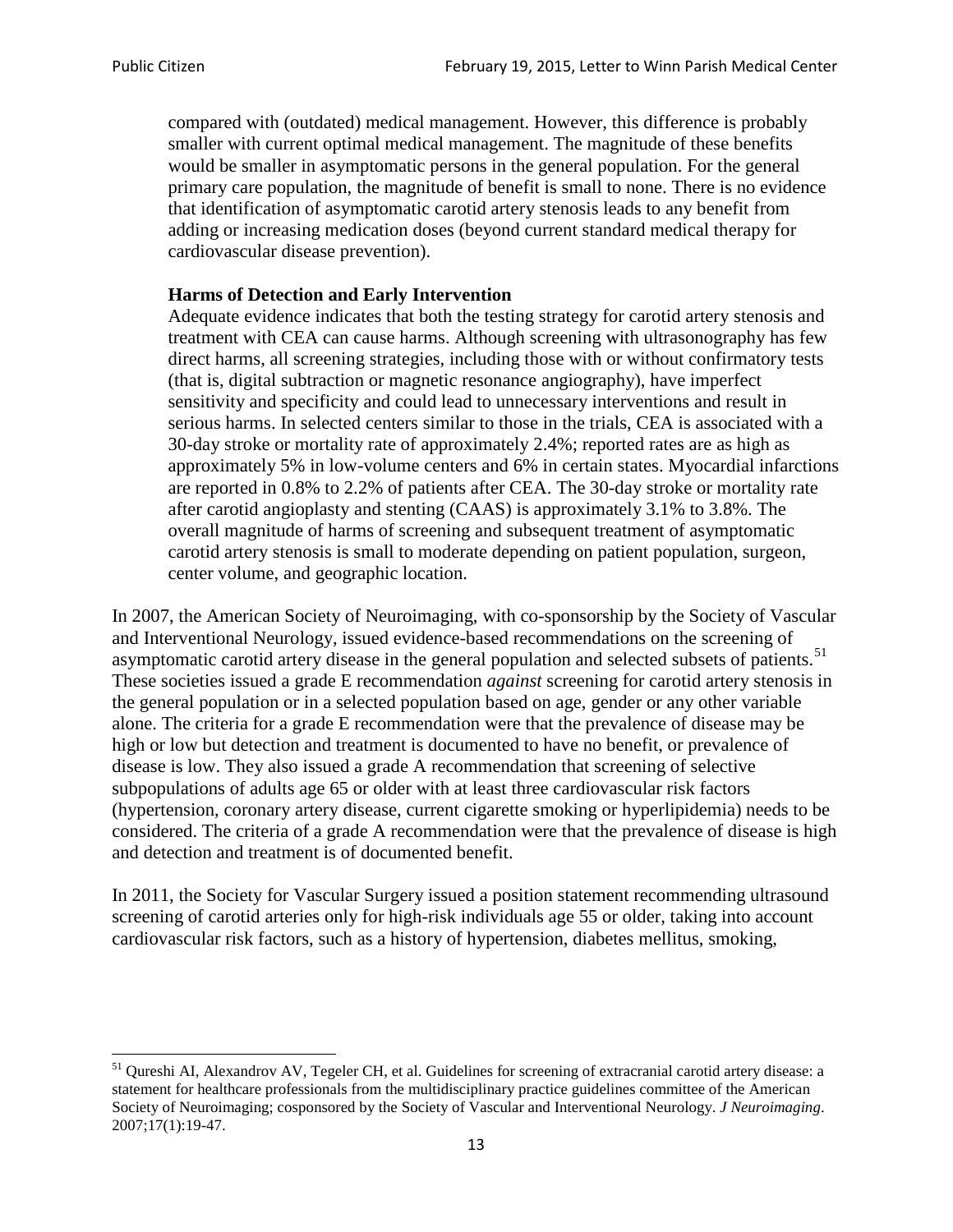hypercholesterolemia, or known cardiovascular disease.<sup>[52](#page-13-0)</sup> The position statement provided little substantive evidence to support this recommendation.

Thus, screening for carotid artery stenosis with ultrasound in the general, asymptomatic population has *not* been shown to significantly improve clinical outcomes, and numerous medical professional organizations strongly recommend against such screening.

## **C. Abdominal Aortic Aneurysm Ultrasound:**

The Life Line Screening online promotional materials state:<sup>[53](#page-13-1)</sup>

An Abdominal Aortic Aneurysm (AAA), a specific kind of aneurysm, is a condition in which the lining of the blood vessel called the aorta is enlarged within the abdomen. Abdominal aortic aneurysms pose a threat because they are usually silent until a medical emergency occurs.

The abdominal aorta is the largest blood vessel in the body and the main artery that originates in the heart. As the lining weakens from age and other risk factors, the vessel wall thins and expands. …

Screening for Aortic Aneurysms

• A painless, non-invasive procedure, an abdominal aortic aneurysm screening requires you to lie on your back while a technician uses ultrasound to take images and measurements of your abdominal aorta. …

Who should have an aortic aneurysm screening?

• Anyone with risk factors

How often should I get an aortic aneurysm screening?

• Annually

By definition, an AAA is present when aortic diameter equals or exceeds 3.0 cm (slightly more than one inch).<sup>[54](#page-13-2)</sup> Most people who have an AAA show no signs or symptoms until it ruptures. The strongest risk factor for *rupture* of an AAA is the aortic diameter.<sup>[55](#page-13-3)</sup> Thus, risk of AAA rupture rises with increasing size of the aneurysm. AAAs with a diameter between 3.0 and 3.9

<span id="page-13-0"></span><sup>&</sup>lt;sup>52</sup> Society for Vascular Surgery. SVS position statement on vascular screenings. January 2011. http://www.vascularweb.org/about/positionstatements/Pages/svs-position-statement-on-vascular-screening.aspx.<br>Accessed January 14, 2015.

<span id="page-13-1"></span>Accessed January 14, 2015.<br>
Sa Life Line Screening. Abdominal aortic aneurysm screening. http://www.lifelinescreening.com/What-We-<br>
Do/What-We-Screen-For/Abdominal-Aortic-Aneurysms. Accessed January 9, 2015.

<span id="page-13-2"></span> $\frac{54}{9}$  Fleming C, Whitlock EP, Beil TL, Lederle FA. Screening for abdominal aortic aneurysm: A best-evidence systematic review for the U.S. Preventive Services Task Force. *Ann Intern Med.* 2005;142(3):203-211.<br><sup>55</sup> Lederle FA, Johnson GR, Wilson SE, et al. Rupture rate of large abdominal aortic aneurysms in patients refusing

<span id="page-13-3"></span>or unfit for elective repair. *JAMA*. 2002;287(22):2968-2972.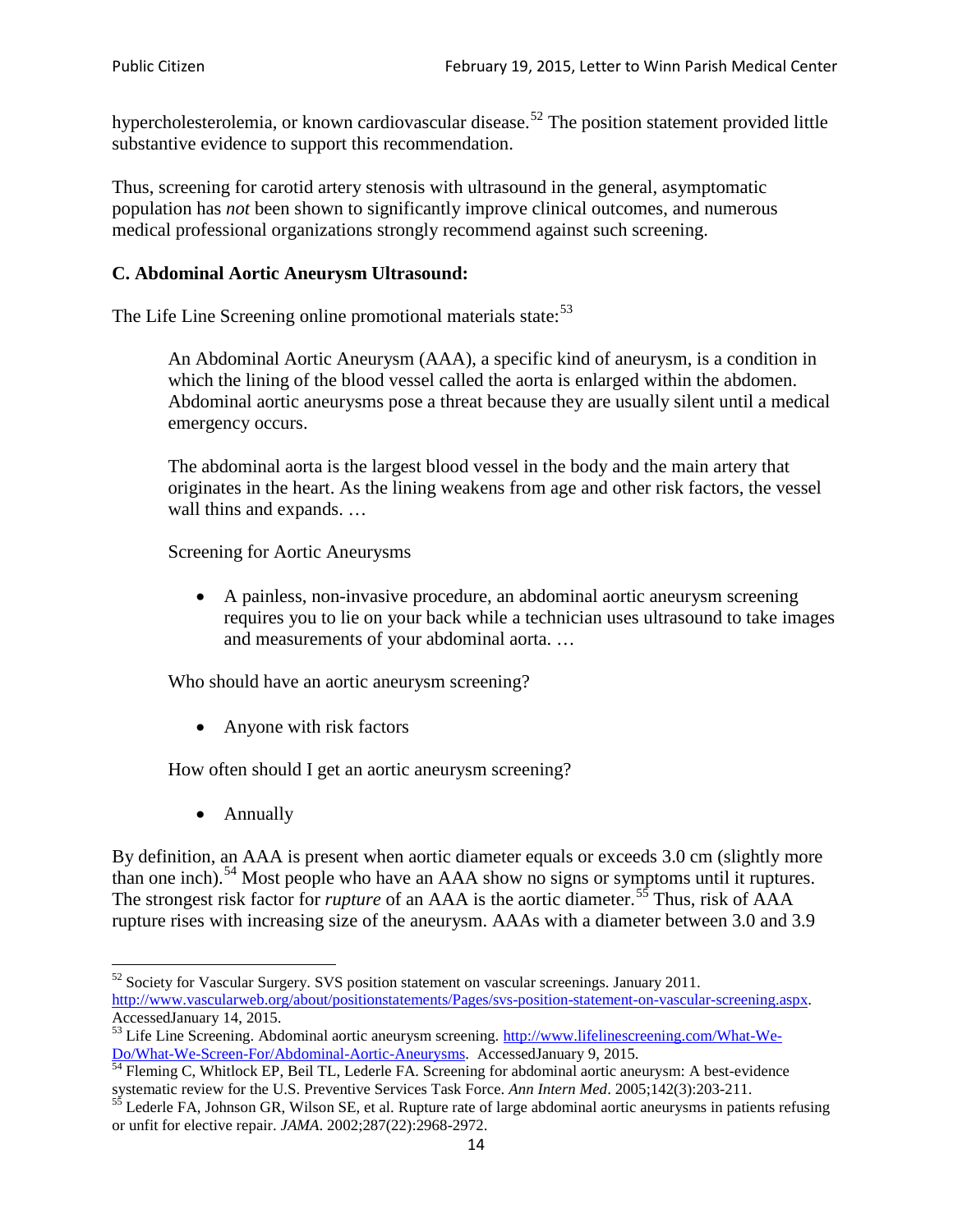cm have an essentially 0 percent annual rupture risk; those with between 4.0 and 4.9 cm have a 1 percent risk; and those between 5.0 and 5.9 cm have a 11 percent annual rupture risk.<sup>[56](#page-14-0)</sup>

In a study of an unselected general population in the U.K., the prevalence of AAA was six times greater in men than women for all age groups.<sup>[57](#page-14-1)</sup> For men not screened for  $AAA$ , almost all deaths from ruptured AAAs occurred after age 65, with more than half occurring before age 80.<sup>[58](#page-14-2)</sup> For women not screened for AAA, the majority of AAA-related deaths occurred after age 80.<sup>[59](#page-14-3)</sup>

Several major medical professional organizations affirmatively recommend one-time ultrasound screening for AAAs *only in certain high-risk individuals* given the epidemiology of AAAs described above, and we are not aware of any major medical professional organization that endorses indiscriminate ultrasound screening for AAAs in low-risk, asymptomatic individuals.

In 2005, the USPSTF issued the following evidence-based recommendations for AAA screening: $60$ 

(1) A grade B recommendation for one-time screening for AAA by ultrasonography in men age 65 to 75 who have ever smoked. In making this a grade [B recommendation,](http://www.uspreventiveservicestaskforce.org/uspstf/gradespre.htm#brec) the USPSTF offered the following rationale:

> The USPSTF found good evidence that screening for AAA and surgical repair of large AAAs ( $\geq$ 5.5 cm) in men age 65 to 75 years who have ever smoked (current and former smokers) leads to decreased AAA-specific mortality. There is good evidence that abdominal ultrasonography, performed in a setting with adequate quality assurance (that is, in an accredited facility with credentialed technologists), is an accurate screening test for AAA. There is also good evidence of important harms of screening and early treatment, including an increased number of surgeries with associated clinically significant morbidity and mortality, and short-term psychological harms. On the basis of the moderate magnitude of net benefit, the USPSTF concluded that the benefits of screening for AAA in men age 65 to 75 years who have ever smoked outweigh the harms.

(2) No recommendation for or against screening for AAA in men age 65 to 75 who have *never* smoked. In making this grade C recommendation, the USPSTF offered the following rationale:

> The USPSTF found good evidence that screening for AAA in men age 65 to 75 years who have never smoked leads to decreased AAA-specific mortality. There is, however, a lower prevalence of large AAAs in men who have never smoked

<span id="page-14-0"></span><sup>&</sup>lt;sup>56</sup> LeFevre ML on behalf of the U.S. Preventive Services Task Force. Screening for abdominal aortic aneurysm: U.S. Preventive Services Task Force recommendation statement. *Ann Intern Med*. Online June 24, 2014. doi:

<span id="page-14-1"></span><sup>10.7326/</sup>M14-1204.<br> $57$  Scott RA, Bridgewater SG, Ashton HA. Randomized clinical trial of screening for abdominal aortic aneurysm in women. *Br J Surg.* 2002;89(3):283-285.

<span id="page-14-4"></span><span id="page-14-3"></span>

<span id="page-14-2"></span><sup>&</sup>lt;sup>58</sup> *Ibid.*<br><sup>59</sup> *Ibid.* 2002;<br><sup>60</sup> U.S. Preventive Services Task Force. Screening for abdominal aortic aneurysm: Recommendation statement. *Ann Intern Med*. 2005;142(3):198-202.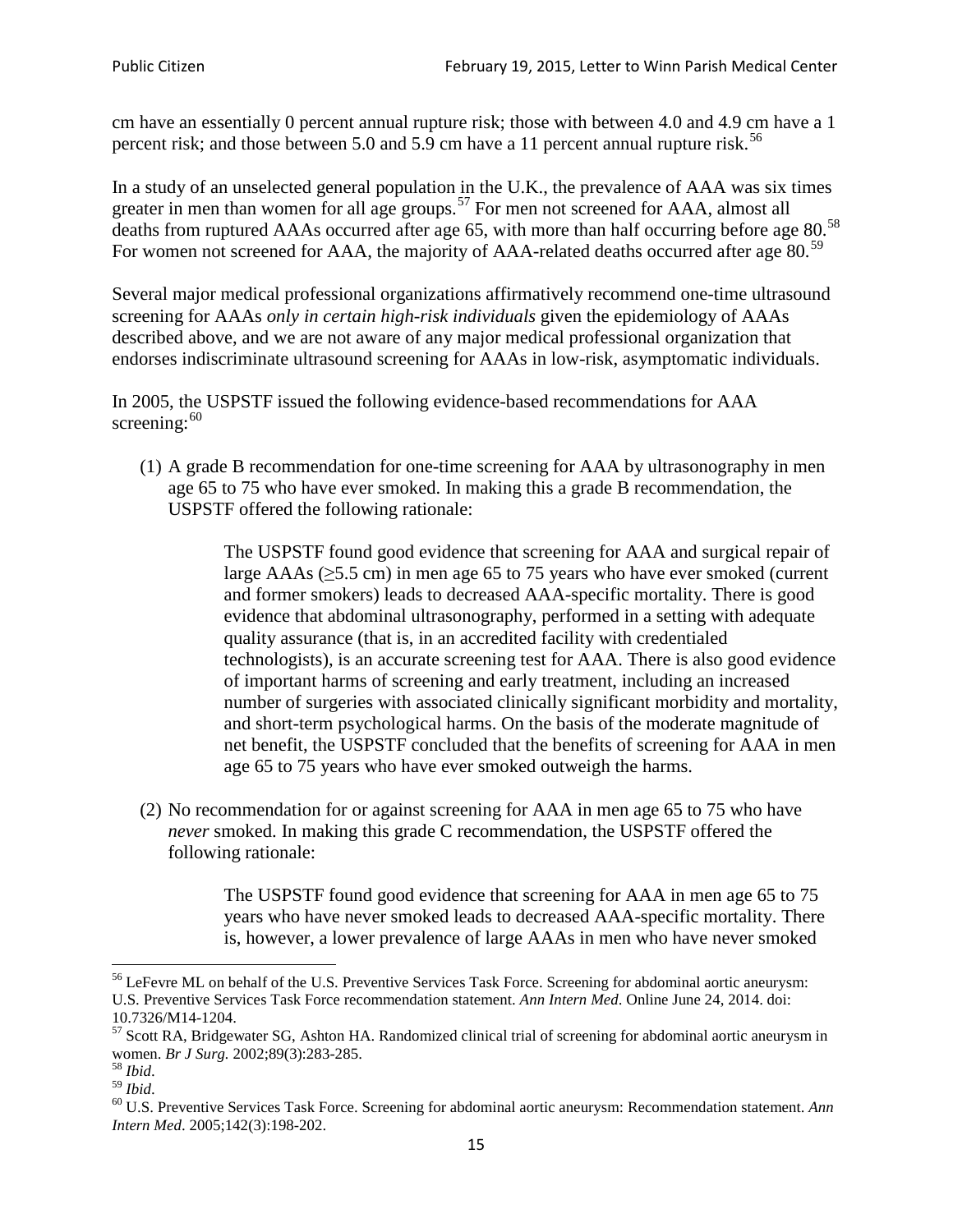compared with men who have ever smoked; thus, the potential benefit from screening men who have never smoked is small. There is good evidence that screening and early treatment lead to important harms, including an increased number of surgeries with associated clinically significant morbidity and mortality, and short-term psychological harms. The USPSTF concluded that the balance between the benefits and harms of screening for AAA is too close to make a general recommendation in this population.

(3) A grade D recommendation *against* routine screening for AAA in women. In making this a grade D recommendation, the USPSTF offered the following rationale:

> Because of the low prevalence of large AAAs in women, the number of AAArelated deaths that can be prevented by screening this population is small. There is good evidence that screening and early treatment result in important harms, including an increased number of surgeries with associated morbidity and mortality, and psychological harms. The USPSTF concluded that the harms of screening women for AAA therefore outweigh the benefits.

In June 2014, the USPSTF issued a revised recommendation statement, based on an updated review of the available evidence published between January 2004 and January 2013.<sup>[61](#page-15-0)</sup> The updated recommendations differ slightly from the 2005 recommendations and include the following: $62$ 

(1) A grade B recommendation for one-time screening for AAA with ultrasonography in men ages 65 to 75 who have ever smoked (no change from 2005). The USPSTF provided the following updated rationale for this unchanged recommendation:

> Four large, population-based, randomized, controlled trials (RCTs) show that invitation to 1-time screening for AAA is associated with reduced AAA-specific mortality in men. This benefit begins 3 years after testing and persists up to 15 years. In addition, risk reduction for AAA rupture and emergency surgery persists up to 10 to 13 years.

> In the 2 highest-quality trials, the relative reduction in AAA-specific mortality after 13 years was 42% to 66%. In the largest trial, where prevalence of AAA was approximately 5% in the screened group, screening was associated with an absolute risk reduction in death of 1.4 per 1000 men.

Abdominal aortic aneurysms are most prevalent in men who have ever smoked, occurring in approximately 6% to 7% of this population. This prevalence increases the importance of screening in these men because it maximizes the absolute benefit that could be achieved (that is, it improves the likelihood that

<span id="page-15-0"></span><sup>61</sup> Guirguis-Blake JM, Beil TL, Senger CA Whitlock EP. Ultrasonography screening for abdominal aortic aneurysms: A systematic review for the U.S. Preventive Services Task Force. *Ann Intern Med*. 2014;160(5):321- 329.

<span id="page-15-1"></span> $62$  LeFevre ML on behalf of the U.S. Preventive Services Task Force. Screening for abdominal aortic aneurysm: U.S. Preventive Services Task Force recommendation statement. *Ann Intern Med*. 2014;161(4):281-290..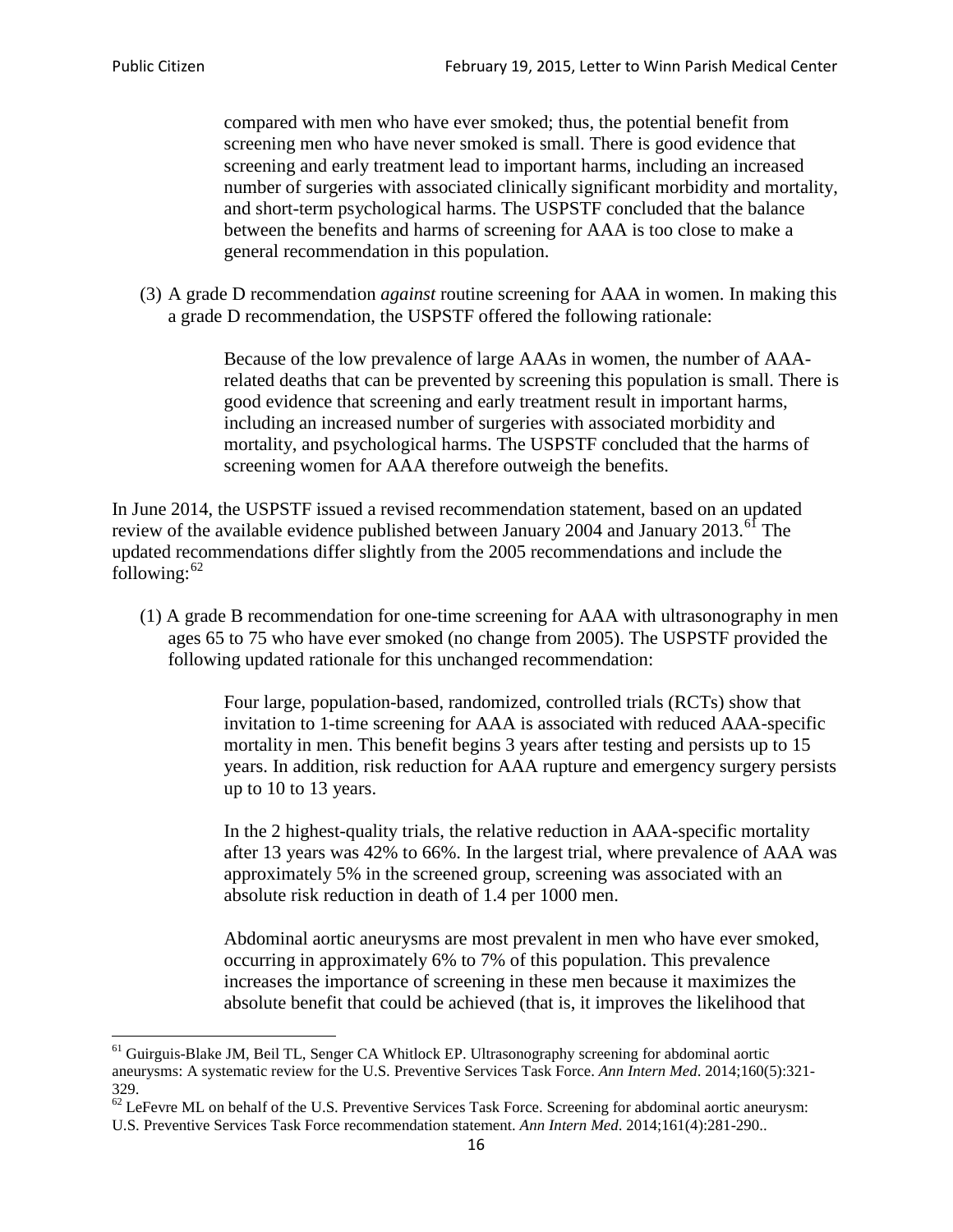men in this group will benefit from screening). Convincing evidence shows that 1-time screening with ultrasonography results in a moderate benefit in men aged 65 to 75 years who have ever smoked.

The USPSTF concluded with high certainty that screening for AAA with ultrasonography in men ages 65 to 75 who have ever smoked has a moderate net benefit.

(2) A grade C recommendation that clinicians *selectively* offer screening for AAA in men ages 65 to 75 who have never smoked rather than routinely screening all men in this group. Evidence indicates that the net benefit of screening all men ages 65 to 75 years who have never smoked is small. In determining whether this service is appropriate in individual cases, patients and clinicians should consider the balance of benefits and harms on the basis of evidence relevant to the patient's medical history, family history, other risk factors, and personal values. The USPSTF offered the following rationale for this new recommendation:

> Screening men overall reduces AAA-specific death, rupture, and emergency surgery. However, the lower prevalence of AAA in men who have never smoked (approximately 2%) substantially reduces the absolute benefit (that is, it greatly lowers the probability that men in this group will benefit from screening). Adequate evidence shows that 1-time screening for AAA with ultrasonography results in a small benefit in men aged 65 to 75 years who have never smoked.

The USPSTF also suggested the following clinical considerations with respect to this new recommendation:

Despite the demonstrated benefits of screening for AAA in men overall, the lower prevalence of AAA in male never-smokers versus male ever-smokers suggests that clinicians should consider a patient's risk factors and the potential for harm before screening for AAA rather than routinely offering screening to all male never-smokers. Important risk factors for AAA include older age and a firstdegree relative with an AAA; other risk factors include a history of other vascular aneurysms, coronary artery disease, cerebrovascular disease, atherosclerosis, hypercholesterolemia, obesity, and hypertension. Factors associated with a reduced risk for AAA include African American race, Hispanic ethnicity, and diabetes.

(3) An I statement concluding that the current evidence is insufficient to assess the balance of benefits and harms of screening for AAA in women ages 65 to 75 who have ever smoked. (An I statement means the USPSTF concludes that the current evidence is insufficient to assess the balance of benefits and harms of the service. Evidence may be lacking, of poor quality, or conflicting, and the balance of benefits and harms cannot be determined.) The USPSTF offered the following rationale for this draft statement:

> *Potential Preventable Burden.* A screening study in Sweden found that the prevalence of AAA in women aged 70 years was low (0.8%) for ever-smokers but increased to 2.0% for current smokers. A meta-analysis of individual-patient data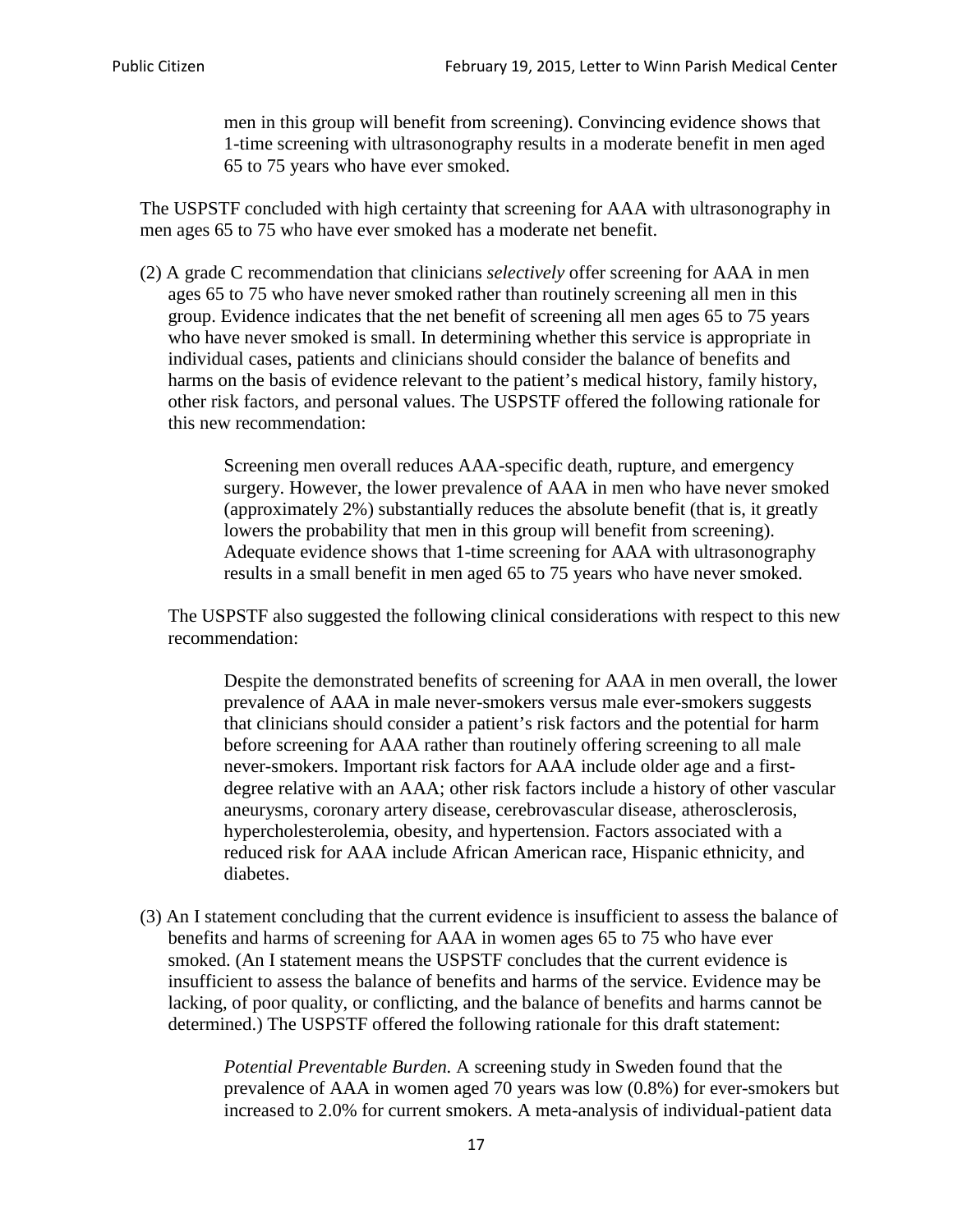found that women have a higher risk than men for AAA rupture at the same diameter (hazard ratio [HR], 3.76 [95% CI, 2.58 to 5.47]). However, AAAassociated deaths occur at an older age in women (at a time of increased competing causes of death and a declining benefit–risk ratio for operative interventions), with 70% of deaths occurring after age 80 years in women compared with fewer than 50% in men. In the only screening RCT that included women, most screen-detected AAAs in women were small (3.0 to 3.9 cm) and AAA-specific mortality was low in screened and unscreened women  $(<0.2\%)$ after 10 years.

*Potential Harms.* Four RCTs (primarily done in men) showed that screening for AAA doubled the rate of AAA-associated surgeries, largely driven by an increase in elective surgeries. Most screen-detected AAAs were below the 5.5-cm threshold for immediate repair. This finding generally results in long-term or lifelong surveillance and is probably associated with some amount of overtreatment, although the magnitude of this burden is difficult to quantify.

Most screening trials reported an associated decrease in emergency AAA repairs and a reduced 30-day mortality rate associated with emergency surgery in populations invited to screen, although mortality associated with elective surgery was not reduced. Operative mortality associated with AAAs is higher in women than in men (7% vs. 5% for open repair and 2% vs. 1% for endovascular repair, respectively).

*Costs.* In addition to the cost of ultrasonography screening (approximately \$100), the estimated potential associated cost of elective surgery to repair a screendetected AAA ranges from \$37 000 to \$43 000. Potential opportunity costs also may arise, because screening may take the place of other preventive activities that may be more beneficial to the patient.

*Current Practice.* Screening for AAA is provided as part of the "welcome-to-Medicare visit" for women who have a family history of AAA. However, the evidence is insufficient to accurately characterize current practice patterns related to screening for AAA in women.

A retrospective analysis from 2000 to 2010 used the National Inpatient Sample, a database that has a stratified 20% random sample of all nonfederal inpatient hospital admissions in the United States. This analysis found that women are more likely than men to have open surgery versus endovascular aneurysm repair (EVAR) for unruptured AAA (24% vs. 17%, respectively), potentially because of issues with access to the iliac artery (that is, smaller artery size) that may preclude endovascular management.

A retrospective review of 4026 AAA repairs in the Vascular Study Group of New England database (a voluntary registry from 30 academic and community hospitals in the 6 New England states) reported that women were more likely than men to have open surgery versus EVAR and to be older and have smaller aortic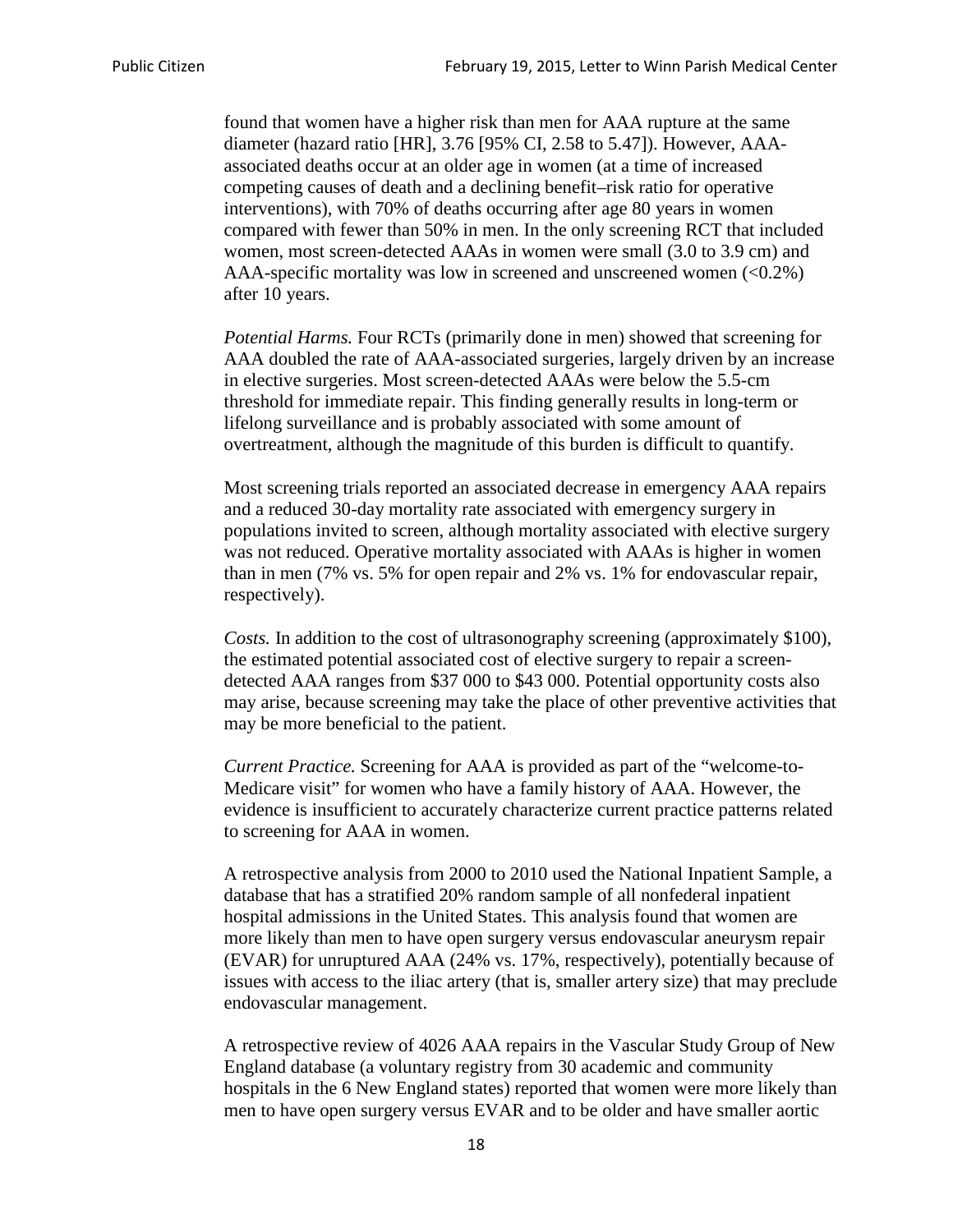diameters at the time of repair. Postoperative complications were higher in women than in men after elective EVAR or open repair, including emergency reoperations, dysrhythmias, leg ischemia or emboli, bowel ischemia, or need for discharge to another medical facility rather than home.

(4) A grade D recommendation *against* routine screening for AAA in women who have never smoked. The USPSTF offered the following rationale for this draft updated recommendation:

> The prevalence of AAA in women who have never smoked is low (0.03% to 0.60% in women aged 50 to 79 years). The evidence also shows no apparent benefit of screening for AAA in women. The USPSTF therefore concludes that adequate evidence shows that the absolute benefit of 1-time screening for AAA with ultrasonography in women who have never smoked can effectively be bounded at none or almost none.

In discussing the harms of detection and early treatment of AAAs, the USPSTF noted the following: $63$ 

In the available trials, groups invited to screening were approximately twice as likely as control groups to have any AAA surgery within 3 to 5 years, predominantly driven by an increase in elective surgeries. More than 90% of AAAs identified by screening were below the 5.5-cm threshold for immediate repair. Detecting smaller AAAs generally leads to long-term (potentially lifelong) surveillance.

A person's risk for death related to elective surgery for AAA is lower than that for death related to emergency surgery for rupture. However, the increase in the overall rates of detection and surgery in the screening groups still potentially represents a harm. A proportion of AAAs will never rupture because they do not advance or because a person dies of a competing cause.

The exact extent of overdiagnosis and overtreatment is difficult to estimate. One study from Massachusetts General Hospital reviewed 24 000 consecutive autopsies between 1952 and 1975 and found that 75% of the 473 patients who died with an undetected or unoperated AAA had a cause of death not related to the AAA (41% were >5.1 cm in diameter). Given that even elective treatment is associated with some risk for perioperative mortality, overtreatment is an important issue to consider when deciding whether to screen for this condition....

Convincing evidence shows that the harms associated with 1-time screening for AAA with ultrasonography are at least small in all populations and potentially higher in women because of their higher risk for operative mortality.

In 2011, the Society for Vascular Surgery issued a position statement on vascular screening recommending a one-time ultrasound screening for AAA for all men age 65 or older and

<span id="page-18-0"></span><sup>63</sup> *Ibid*.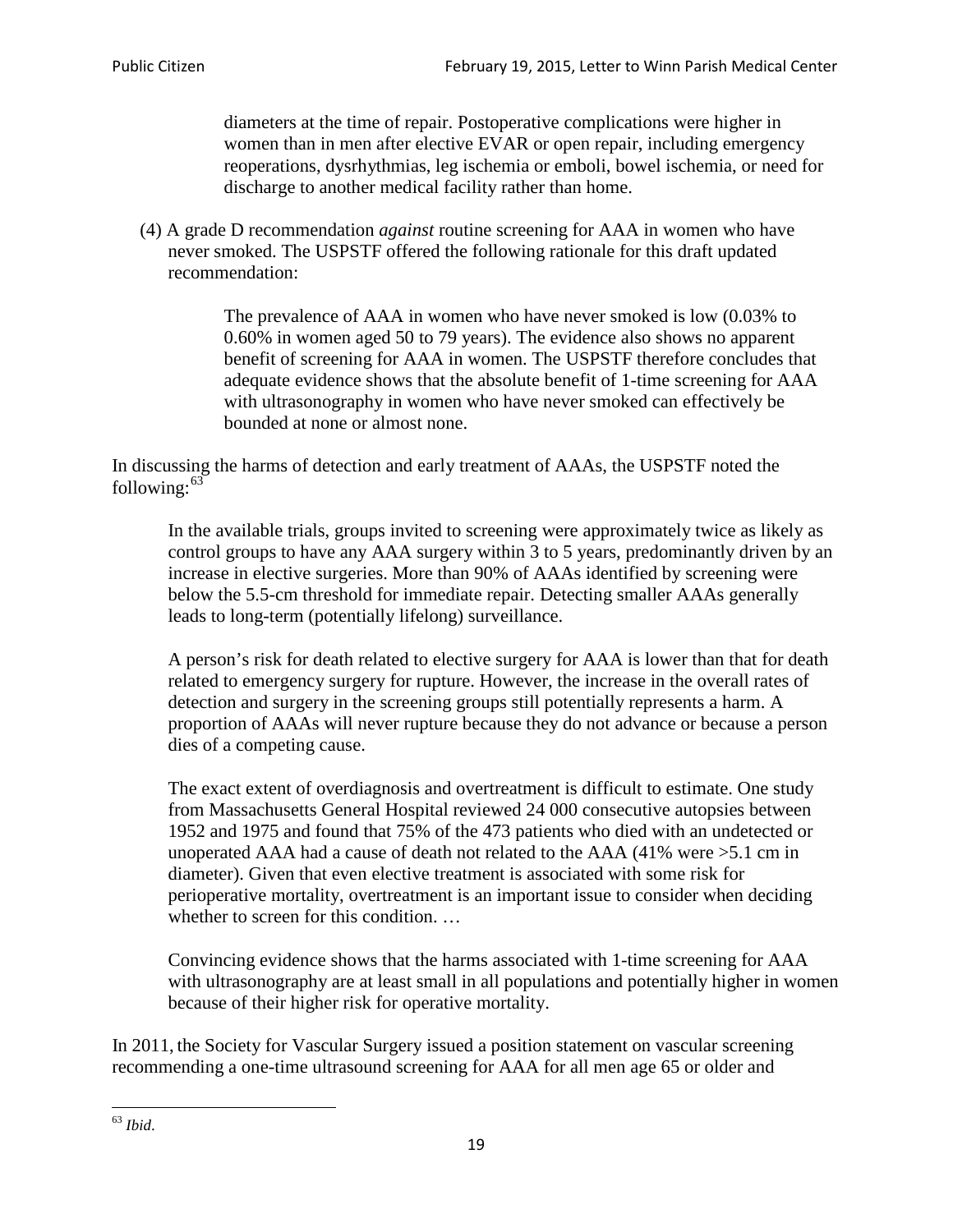screening men as early as age 55 who have a family history of AAA.<sup>[64](#page-19-0)</sup> The society also recommended one-time ultrasound screening for AAA for all women age 65 or older who have a family history of AAA or have smoked.

In 2012, the ACCF, American College of Radiology, American Institute of Ultrasound in Medicine, American Society of Echocardiography, American Society of Nephrology, Intersocietal Commission for the Accreditation of Vascular Laboratories, Society for Cardiovascular Angiography and Interventions, Society of Cardiovascular Computed Tomography, Society for Interventional Radiology, Society for Vascular Medicine, and Society for Vascular Surgery jointly issued evidence-based appropriate use criteria for noninvasive vascular testing (ultrasound and physiological testing) for a variety of possible indications.<sup>[65](#page-19-1)</sup> For each indication, these organizations classified the use of noninvasive vascular testing into one of the following three categories:

- **Appropriate:** The test is one in which the expected incremental information, combined with clinical judgment, exceeds the expected negative consequences — including the risks of the procedure itself and the downstream impact of poor test performance such as delay in diagnosis (false-negatives) or inappropriate diagnosis (false-positives) — by a sufficiently wide margin for the specific indication that the procedure is generally considered acceptable care and a reasonable approach for the indication.
- **Uncertain:** The test *may* be generally acceptable and *may* be a reasonable approach for the specific indication; uncertainty also implies that more research and/or patient information is needed to classify the indication definitively.
- **Inappropriate:** The test *is not* generally acceptable and *is not* a reasonable approach for the specific indication.

These organizations classify screening for AAA as *inappropriate* for anyone under age 65 with no history of smoking, except as noted below. They also classify such screening as *uncertain* for anyone 65 or older with no history of smoking.

These organizations did classify screening for AAA as *appropriate* for the following subgroups:

- Adults older than age 60 with a first-degree relative with an AAA.
- Adults age 65 or older who are current or former smokers.

In summary, the USPSTF and many other major medical professional organizations recommended against routine screening for AAA, or designate such screening as inappropriate for those individuals who are not at high risk for developing AAA. Screening for AAA in the

<span id="page-19-0"></span><sup>64</sup> Society for Vascular Surgery. SVS Position Statement on Vascular Screenings. January 2011. [http://www.vascularweb.org/about/positionstatements/Pages/svs-position-statement-on-vascular-screening.aspx.](http://www.vascularweb.org/about/positionstatements/Pages/svs-position-statement-on-vascular-screening.aspx) 

<span id="page-19-1"></span>Accessed August 21, 2014.<br><sup>65</sup> Mohler ER, Gornik HL, Gerhard-Herman M, et al. ACCF/ACR/AIUM/ASE/ASN/ICAVL/SCAI/SCCT/SIR/ SVM/SVS 2012 appropriate use criteria for peripheral vascular ultrasound and physiological testing part I: Arterial ultrasound and physiological testing*. J Am Coll Cardiol*. 2012;60(3):242-276.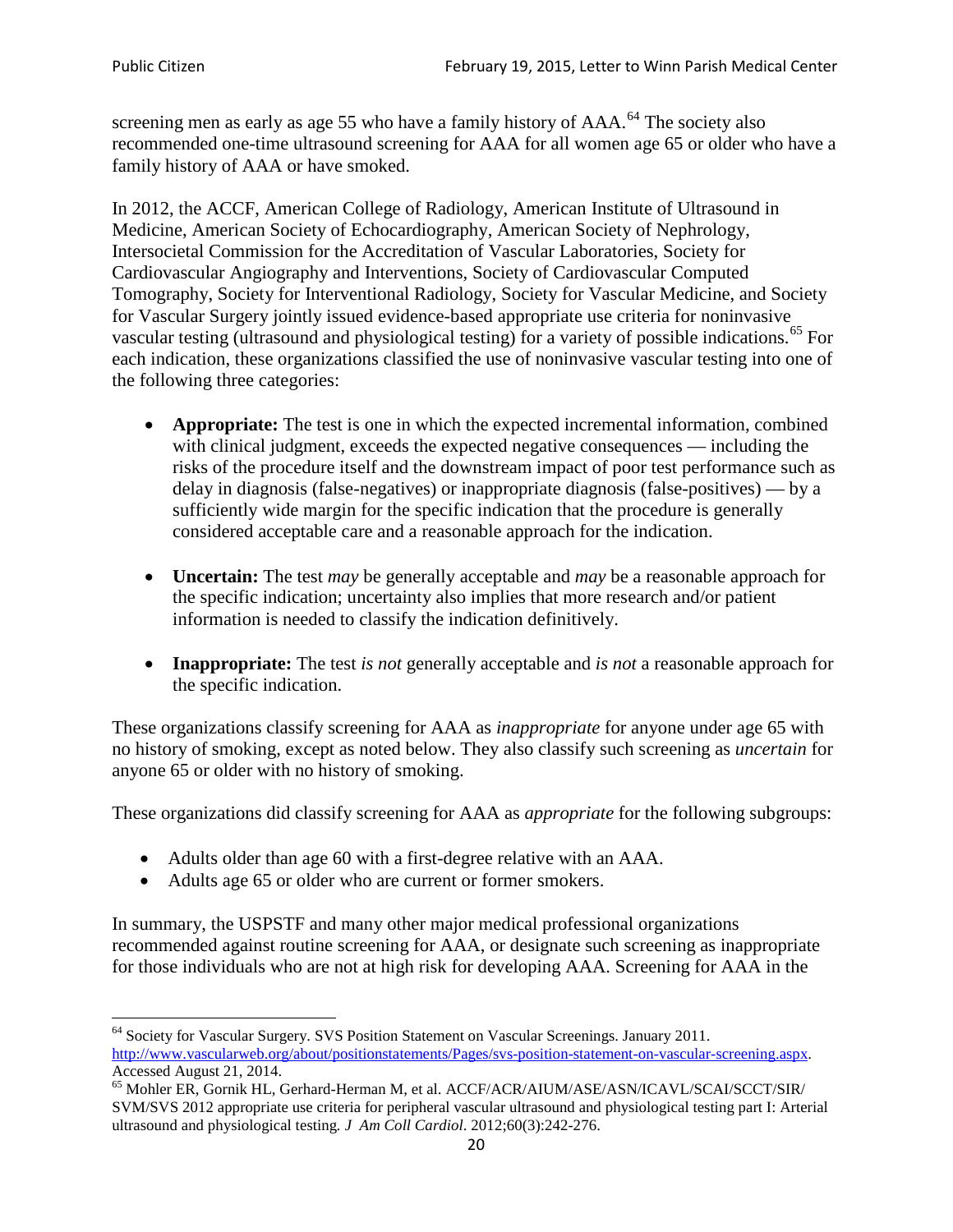general, asymptomatic population has *not* been shown to significantly improve clinical outcome and is likely to do more harm than good.

# **D. Peripheral Arterial Disease Test:**

The Life Line Screening online promotional materials state:<sup>[66](#page-20-0)</sup>

Peripheral Arterial Disease (PAD), more commonly known as hardening of the arteries, affects about eight million Americans. It is a condition in which the large and mediumsized arteries supplying blood to the legs become narrow or clogged, constricting the flow of blood. PAD is caused by atherosclerosis, a gradual process in which cholesterol and scar tissue build up, forming a substance called plaque that clogs the artery. PAD not only causes pain and disability, it also is associated with a much higher risk of heart disease. …

Peripheral Arterial Disease Screening

o A quick, easy and non-invasive procedure, PAD screening is done by using the ankle-brachial index (ABI). After removing your socks and shoes, you will have pressure cuffs placed around your upper arms and ankles. A small ultrasound device will then measure the systolic blood pressure in your limbs. …

Who should have a peripheral arterial disease screening?

• Anyone with risk factors

How often should I get a peripheral arterial disease screening?

• Annually

In 2012, the ACCF, American College of Radiology, American Institute of Ultrasound in Medicine, American Society of Echocardiography, American Society of Nephrology, Intersocietal Commission for the Accreditation of Vascular Laboratories, Society for Cardiovascular Angiography and Interventions, Society of Cardiovascular Computed Tomography, Society for Interventional Radiology, Society for Vascular Medicine, and Society for Vascular Surgery jointly issued evidence-based appropriate use criteria for noninvasive vascular testing (ultrasound and physiological testing) for a variety of possible indications. These appropriate use criteria identify the following as the only appropriate indications for lower extremity artery testing with ABI: patients with diminished pulses, femoral bruit, age greater than 50 with diabetes or smoking, or age greater than 70, which is consistent with ACC/AHA PAD guidelines. The evaluation with ABI for those younger than 50 and those with diabetes was classified as uncertain.<sup>[67](#page-20-1)</sup>

<span id="page-20-0"></span><sup>&</sup>lt;sup>66</sup> Life Line Screening. Peripheral arterial disease screening. [http://www.lifelinescreening.com/What-We-Do/What-](http://www.lifelinescreening.com/What-We-Do/What-We-Screen-For/Peripheral-Arterial-Disease)[We-Screen-For/Peripheral-Arterial-Disease.](http://www.lifelinescreening.com/What-We-Do/What-We-Screen-For/Peripheral-Arterial-Disease) Accessed January 9, 2015.<br><sup>67</sup> Mohler ER, Gornik HL, Gerhard-Herman M, et al. ACCF/ACR/AIUM/ASE/ASN/ICAVL/SCAI/SCCT/SIR/

<span id="page-20-1"></span>SVM/SVS 2012 appropriate use criteria for peripheral vascular ultrasound and physiological testing part I: Arterial ultrasound and physiological testing. *J Am Coll Cardiol*. 2012;60(3):242-276.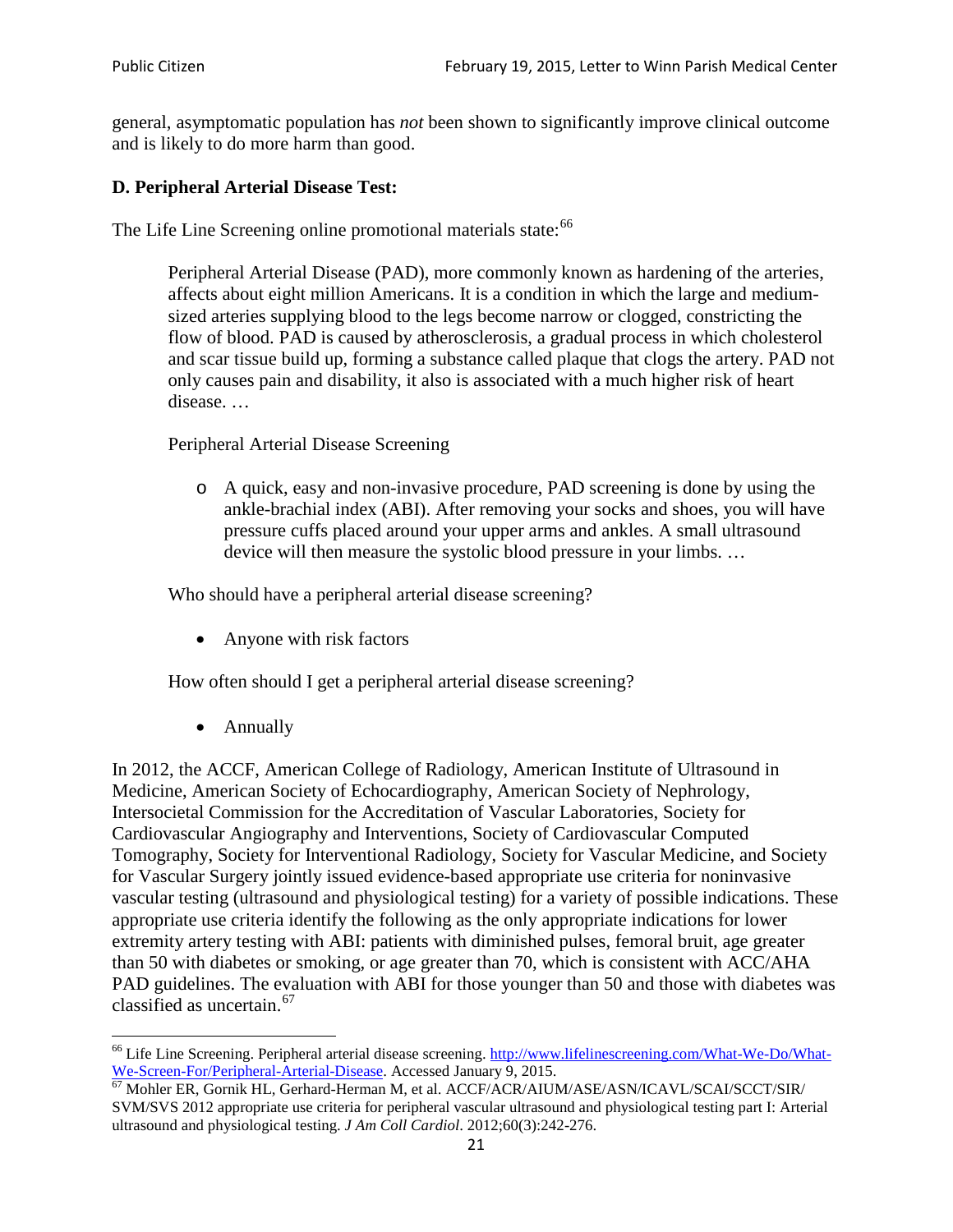In 2013, the USPSTF, based on a systematic review of the scientific literature,<sup>[68](#page-21-0)</sup> issued a grade I statement on ABI testing, concluding that the current evidence is *insufficient* to assess the balance of benefits and harms of screening for peripheral artery disease and cardiovascular disease risk assessment with ABI in adults.<sup>[69](#page-21-1)</sup> In making this statement, the USPSTF noted the following regarding its assessment of the possible benefits and harms of ABI screening:

### **Benefits of Detection and Early Treatment**

The USPSTF found no evidence that screening for and treatment of PAD in asymptomatic patients leads to clinically important benefits. It also reviewed the potential benefits of adding the ABI to the Framingham Risk Score (FRS) and found evidence that this results in some patient risk reclassification; however, how often the reclassification is appropriate or whether it results in improved clinical outcomes is not known.

Determining the overall benefit of ABI testing requires not only evidence on appropriate risk reclassification but also evidence that this reclassification leads to treatments shown to improve clinical outcomes. One randomized trial found that aspirin did not reduce [cardiovascular disease] events in patients with a low ABI. No studies assessed the effect of lipid-lowering therapy or other cardiovascular risk reduction interventions in patients with asymptomatic PAD and no known diagnosis of [cardiovascular disease] or diabetes. The USPSTF found inadequate evidence that early treatment of screen-detected PAD leads to improvement in clinical outcomes.

### **Harms of Detection and Early Treatment**

The USPSTF found no studies addressing the magnitude of harms of screening for PAD with the ABI; however, the direct harms to the patient of screening itself, beyond the time needed for the test, are probably minimal. Other harms resulting from testing may include false-positive results, exposure to gadolinium or contrast dye if magnetic resonance angiography (MRA) or computed tomography angiography (CTA) is used to confirm diagnosis, anxiety, labeling, and opportunity costs.

The USPSTF found inadequate evidence on the harms of early treatment of screendetected PAD. One study showed that low-dose aspirin treatment in asymptomatic patients with a low ABI may increase bleeding. Additional harms associated with treatment include use of unnecessary medications (or higher doses) and their resulting adverse effects and discontinuation of medications known to be effective in patients with established coronary artery disease (CAD) if the patient is reclassified to a lower risk category on the basis of a normal ABI.

We are not aware of any major medical professional organization that endorses such screening for peripheral vascular disease with ABI in the general asymptomatic population.

Moreover, treatment benefits for asymptomatic individuals with screen-detected PAD are not well established, and there appear to be no studies that directly assess the impact of screening

<span id="page-21-0"></span><sup>&</sup>lt;sup>68</sup> Lin JS, Olson CM, Johnson ES, Whitlock EP. The ankle-brachial index for peripheral artery disease screening and cardiovascular disease prediction among asymptomatic adults: A systematic evidence review for the U.S. Preventive Services Task Force. *Ann Intern Med.* 2013;159(5):333-341.<br><sup>69</sup> Moyer VA, U.S. Preventive Services Task Force. Screening for peripheral artery disease and cardiovascular

<span id="page-21-1"></span>disease risk assessment with the ankle–brachial index in adults: U.S. Preventive Service Task Force recommendation statement. *Ann Intern Med.* 2013;159(5):342-348.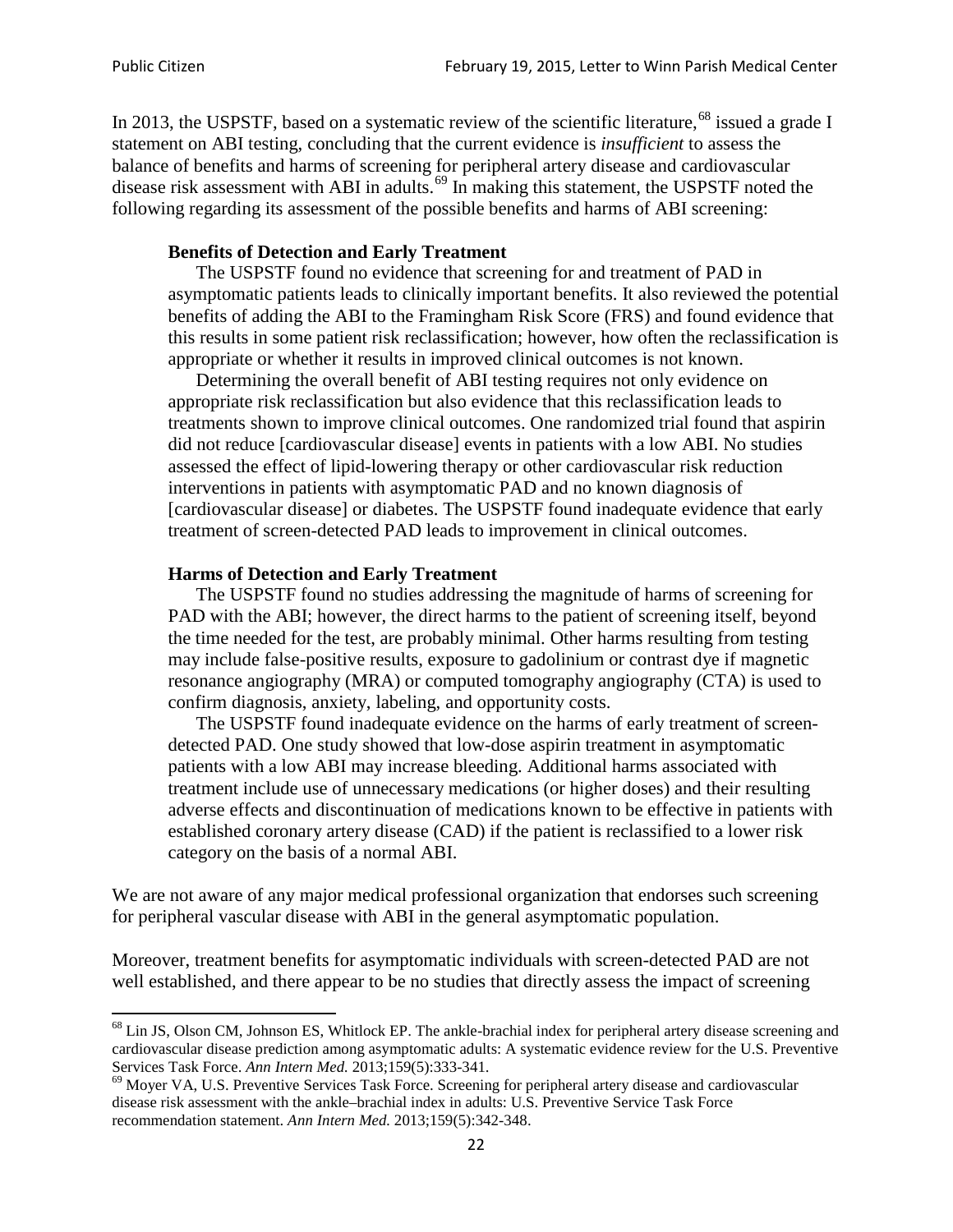unselected adults (or generally asymptomatic adults) with ABI on cardiovascular disease or PAD health outcomes.<sup>[70](#page-22-0)</sup>

## **E. Osteoporosis Screening/Bone Density Test**

The Life Line Screening online promotional materials state: $71$ 

Osteoporosis is a disease in which bone becomes extremely fragile. Bone is a complex living tissue that can be weakened by poor diet and lack of exercise.

As we age, bones begin to break down faster than new bone can be formed. Osteoporosis removes minerals from bones until they become so weak and brittle that they fracture very easily. Actions such as bending to pick up a newspaper, lifting a vacuum, or even coughing can cause a fracture. Some fractures, such as hip fractures, may require hospitalization or major surgery, and may result in disability or even death.

Screening for Osteoporosis

• An easy and painless procedure, an osteoporosis screening requires you to place your foot in an ultrasound device called a bone densitometer. This device then measures the bone mineral density [BMD] of your heel. The heel is measured because its bone is similar to that found in the hip, where fractures most often occur. …

Who should have an Osteoporosis screening?

• Anyone who has the risk factors associated with the disease ...

How often should I get an Osteoporosis screening?

• Annually

Several major medical professional organizations affirmatively recommend screening for osteoporosis in *certain high-risk individuals*, but we are not aware of any major medical professional organization that endorses such screening *annually* for any group of individuals.

In 2008, the American College of Physicians issued the following evidence-based recommendation for osteoporosis screening in men: $^{72}$  $^{72}$  $^{72}$ 

(1) Clinicians should periodically perform individualized assessment of risk factors for osteoporosis in older men (Grade: strong recommendation; moderate-quality evidence).

<span id="page-22-0"></span><sup>70</sup> [Lin JS,](http://www.ncbi.nlm.nih.gov/pubmed?term=Lin%20JS%5BAuthor%5D&cauthor=true&cauthor_uid=24156115) [Olson CM,](http://www.ncbi.nlm.nih.gov/pubmed?term=Olson%20CM%5BAuthor%5D&cauthor=true&cauthor_uid=24156115) [Johnson ES,](http://www.ncbi.nlm.nih.gov/pubmed?term=Johnson%20ES%5BAuthor%5D&cauthor=true&cauthor_uid=24156115) et al. *The Ankle Brachial Index for Peripheral Artery Disease Screening and Cardiovascular Disease Prediction in Asymptomatic Adults: A Systematic Evidence Review for the U.S. Preventive Services Task Force*. Rockville, MD: Agency for Healthcare Research and Quality; 2013.<br>http://www.ncbi.nlm.nih.gov/books/NBK164524. Accessed December 29, 2014.

<span id="page-22-1"></span> $\frac{1}{71}$  Life Line Screening. Osteoporosis screening/bone density test. [http://www.lifelinescreening.com/What-We-](http://www.lifelinescreening.com/What-We-Do/What-We-Screen-For/Osteoporosis)[Do/What-We-Screen-For/Osteoporosis.](http://www.lifelinescreening.com/What-We-Do/What-We-Screen-For/Osteoporosis) Accessed January 9, 2015. <sup>72</sup> Qaseem A, Snow V, Shekelle P, et al. Screening for osteoporosis in men: A clinical practice guideline from the

<span id="page-22-2"></span>American College of Physicians. *Ann Intern Med*. 2008;148(9):680-4.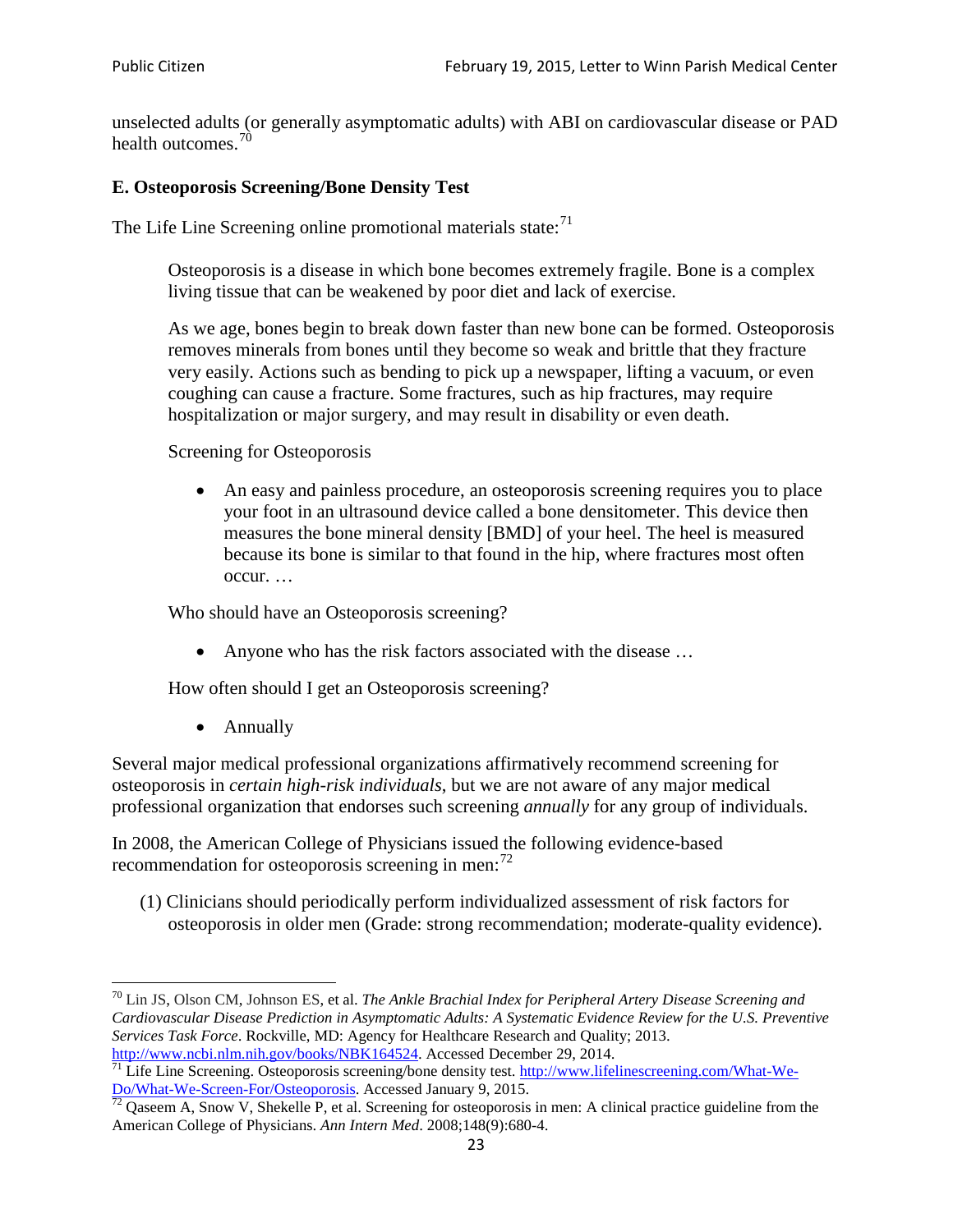A careful assessment of risk for osteoporosis in men is important. The appropriate age to start risk assessment is uncertain. However, by age 65 years, at least 6% of men have DXA [dual-energy X-ray absorptiometry]-determined osteoporosis, therefore, assessment of risk factors before this age is reasonable. Factors that increase the risk for osteoporosis in men include age (>70 years), low body weight (body mass index <20 to 25 kg/m2), weight loss  $\langle$  >10% [compared with the usual young or adult weight or weight loss in recent years]), physical inactivity (participates in no physical activities on a regular basis [walking, climbing stairs, carrying weights, housework, or gardening]), corticosteroid use, androgen deprivation therapy, and previous fragility fracture. Risk assessments should be updated periodically for men who choose not to be screened.

(2) Clinicians should obtain DXA for men who are at increased risk for osteoporosis and are candidates for drug therapy (Grade: strong recommendation; moderate-quality evidence).

Bone density measurement with DXA is the accepted reference standard for diagnosing osteoporosis in men. Men who are at increased risk for osteoporosis are candidates for DXA. Little evidence about alternatives to DXA exists. The 2 most studied methods are quantitative ultrasonography (usually of the calcaneus) and the OST [Osteoporosis Self-Assessment Tool]. Available evidence indicates that neither alternative is sufficiently sensitive or specific at predicting DXA-determined bone mass to be recommended as a substitute for DXA. Although 1 study has demonstrated a strong relationship between calcaneal ultrasonography and subsequent fracture, until treatment trials establish the effectiveness of therapy for osteoporosis diagnosed by ultrasonography rather than DXA, the role of ultrasonography in initiating therapy remains uncertain. No studies have evaluated the optimal intervals for repeated screening by using BMD measurement with DXA.

The evidence review showed that calcaneal ultrasonography predicts DXA-determined osteoporosis only modestly well. However, more important, it was a strong predictor of fracture in men. This may be because ultrasonography identifies other bone properties, such as bone quality, which may not be identified on DXA. Because treatment trials have not measured the effectiveness of therapy for osteoporosis diagnosed by ultrasonography rather than DXA, the role of ultrasonography in diagnosis remains uncertain.

In 2011, the USPSTF issued the following updated evidence-based recommendations for osteoporosis screening:<sup>[73](#page-23-0)</sup>

(1) A grade B recommendation for screening for osteoporosis in women aged 65 years or older and in younger women whose fracture risk is equal to or greater than that of a 65 year-old white woman who has no additional risk factors. In making this a grade B recommendation, the USPSTF offered the following rationale:

> No controlled studies have evaluated the effect of screening for osteoporosis on fracture rates or fracture-related morbidity or mortality.

<span id="page-23-0"></span><sup>&</sup>lt;sup>73</sup> U.S. Preventive Services Task Force. Screening for osteoporosis: U.S. Preventive Services Task Force recommendation statement. *Ann Intern Med*. 2011;154(5):356-364.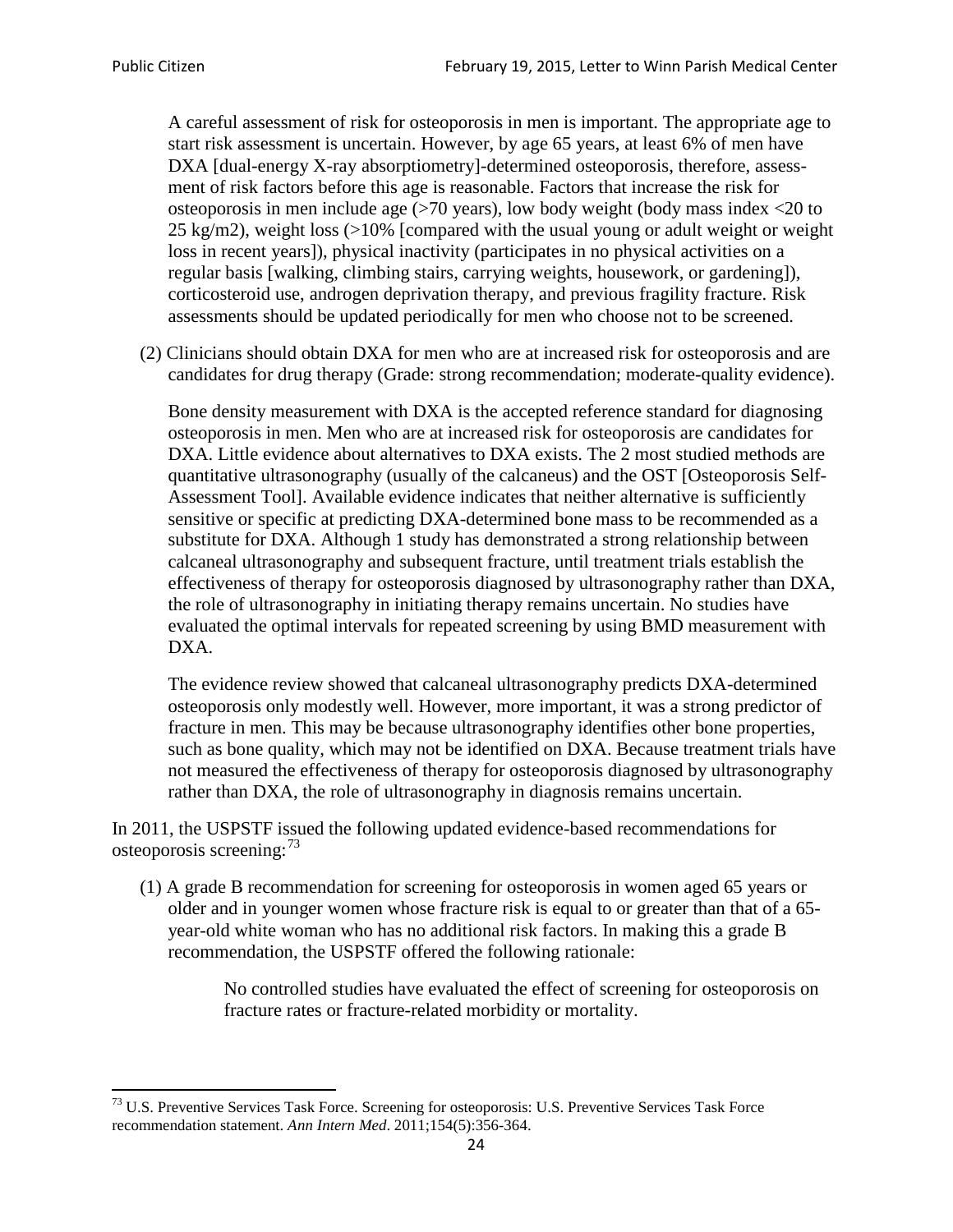In postmenopausal women who have no previous osteoporotic fractures, the USPSTF found convincing evidence that drug therapies reduce the risk for fractures. In women aged 65 years or older and in younger women whose fracture risk is equal to or greater than that of a 65-year-old white woman who has no additional risk factors, the USPSTF judged that the benefit of treating screeningdetected osteoporosis is at least moderate.

(2) An I statement concluding that the current evidence is insufficient to assess the balance of benefits and harms of screening for osteoporosis in men.

> Because of the lack of relevant studies, the USPSTF found inadequate evidence that drug therapies reduce the risk for fractures in men who have no previous osteoporotic fractures. The USPSTF identified the absence of randomized trials of primary fracture prevention in men who have osteoporosis as a critical gap in the evidence.

The USPSTF concludes that for men, evidence of the benefits of screening for osteoporosis is lacking and the balance of benefits and harms cannot be determined.

In discussing how often women should be screened for osteoporosis, the USPSTF noted the following: $74$ 

The potential value of rescreening women whose initial screening test did not detect osteoporosis is to improve fracture risk prediction. Evidence is lacking about optimal intervals for repeated screening and whether repeated screening is necessary in a woman with normal BMD. Because of limitations in the precision of testing, a minimum of 2 years may be needed to reliably measure a change in BMD; however, longer intervals may be necessary to improve fracture risk prediction. A prospective study of 4124 women aged 65 years or older found that neither repeated BMD measurement nor the change in BMD after 8 years was more predictive of subsequent fracture risk than the original measurement.

In 2012, the American College of Obstetricians and Gynecologists (ACOG) issued the following updated evidence-based recommendations on screening women for osteoporosis:<sup>[75](#page-24-1)</sup>

Bone density screening for women should begin at age 65 years. DXA absorptiometry screening can be used selectively for women younger than 65 years if they are postmenopausal and have other significant risk factors for osteoporosis or fracture.

Regarding how often women should be screened for osteoporosis, the ACOG recommended the following: $^{76}$  $^{76}$  $^{76}$ 

(1) In the absence of new risk factors, DXA screening should not be performed more frequently than every 2 years.

<span id="page-24-2"></span><span id="page-24-1"></span><span id="page-24-0"></span><sup>74</sup> *Ibid.* <sup>75</sup> American College of Obstetricians and Gynecologists. Osteoporosis. September 17, 2012. [http://www.guideline.gov/content.aspx?id=38413#Section420.](http://www.guideline.gov/content.aspx?id=38413#Section420) Accessed January 7, 2015.<br><sup>76</sup> *Ibid.*